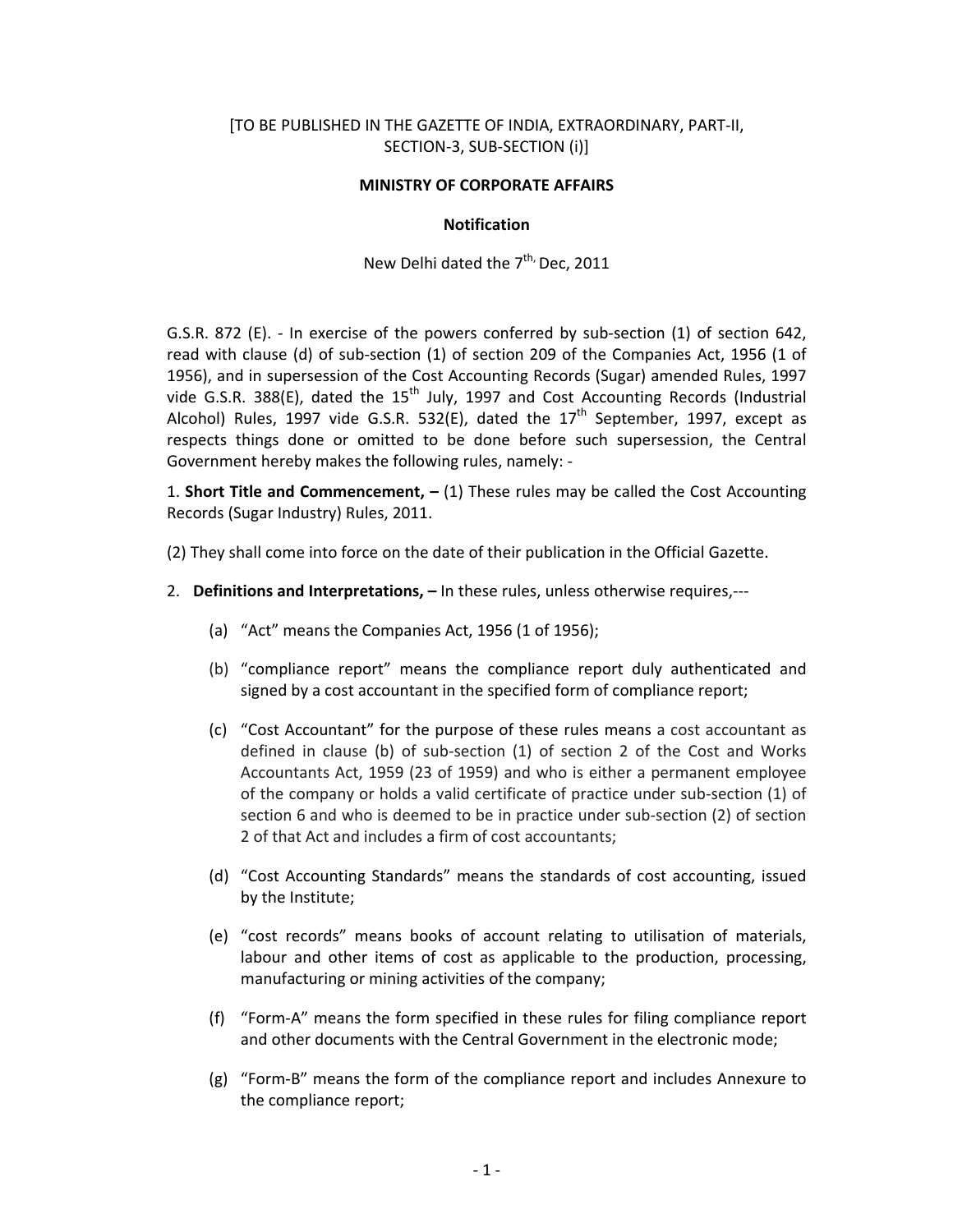- (h) "Generally Accepted Cost Accounting Principles" means the principles of cost accounting issued by the Institute;
- (i) "Institute" means the Institute of Cost and Works Accountants of India constituted under the Cost and Works Accountants Act, 1959 (23 of 1959);
- (j) "product" means any tangible or intangible good, material, substance, article, idea, know‐how, method, information, object, service, etc. that is the result of human, mechanical, industrial, chemical, or natural act, process, procedure, function, operation, technique, or treatment and is intended for use, consumption, sale, transport, store, delivery or disposal;
- (k) "product group" in relation to tangible products means a group of homogenous and alike products, produced from same raw materials and by using similar or same production process, having similar physical or chemical characteristics and common unit of measurement, and having same or similar usage or application; and in relation to intangible products means a group of homogenous and alike products or services, produced by using similar or same process or inputs, having similar characteristics and common unit of measurement, and having same or similar usage or application;
- (l) "sugar activities" means the activities relating to the production, processing, or manufacturing of any form or grade of sugar, molasses, or alcohol (including ethyl alcohol, rectified spirit, absolute alcohol, denatured alcohol, power alcohol, or solvent blends etc. but excluding potable alcohol) by using any raw materials, and includes the meaning assigned to them under Chapter 17 or Chapter 22 of the Central Excise Tariff Act, 1985 (5 of 1986) or of the Customs Tariff Act, 1975 (51 of 1975), and further includes the intermediate products and articles or allied products thereof;
- (m) "turnover" means total turnover made by the company from the sale or supply of all products or services during the financial year and it includes any turnover from job work or loan license operations and the subsidies or grants or incentives received but does not include any non‐operational income;
- (n) all other words and expressions used in these rules but not defined, and defined in the Act and rules made under clause (d) of sub‐section (1) of section 209 of the Act shall have the same meanings as assigned to them in the Act or rules, as the case may be.
- 3. **Application, –** These rules shall apply to every company, including a foreign company as defined under section 591 of the Act, which is engaged in the production, processing, or manufacturing of sugar activities and wherein, the aggregate value of net worth as on the last date of the immediately preceding financial year exceeds five crores of rupees; or wherein the aggregate value of the turnover made by the company from sale or supply of all products or activities during the immediately preceding financial year exceeds twenty crores of rupees; or wherein the company's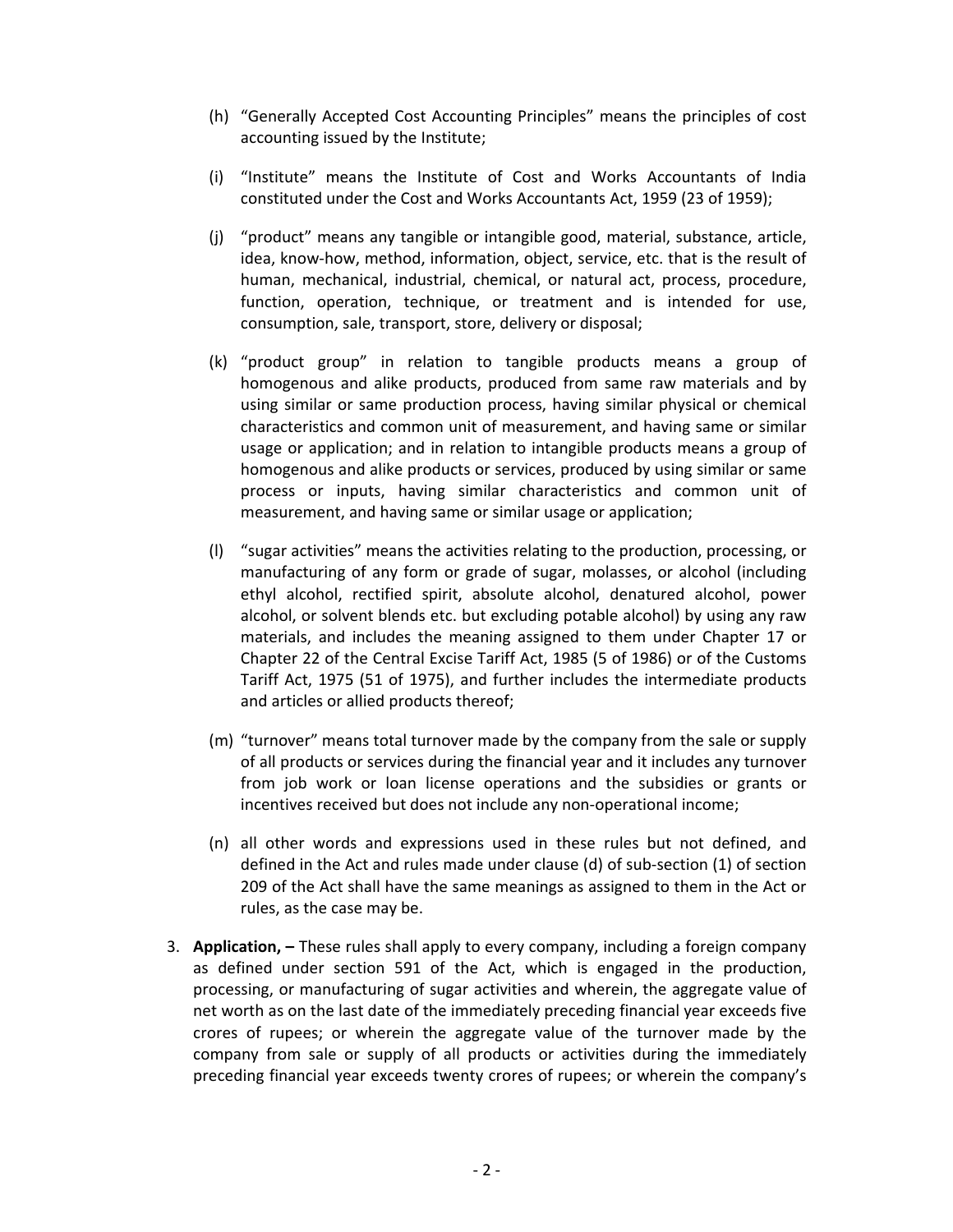equity or debt securities are listed or are in the process of listing on any stock exchange, whether in India or outside India:

*Provided that these rules shall not apply to a body corporate governed by any special Act.* 

- 4. **Maintenance of records, –** (1) Every company to which these rules apply, including all units and branches thereof shall, in respect of each of its financial year commencing on or after the date of this notification, keep cost records and the books of account so maintained shall contain, inter-alia, the particulars specified in Proformae A to I mentioned in the Schedule annexed to these rules.
	- (2) The cost records referred to in sub‐rule (1) shall be kept on regular basis in such manner so as to make it possible to calculate per unit cost of production or cost of operations, cost of sales and margin for each of its products and activities for every financial year on monthly or quarterly or half‐yearly or annual basis.
	- (3) The cost records shall be maintained in accordance with the generally accepted cost accounting principles and cost accounting standards issued by the Institute; to the extent these are found to be relevant and applicable and the variations, if any, shall be clearly indicated and explained.
	- (4) The cost records shall be maintained in such manner so as to enable the company to exercise, as far as possible, control over the various operations and costs with a view to achieve optimum economies in utilization of resources and these records shall also provide necessary data which is required to be furnished under these rules.
	- (5) All such cost records and cost statements, maintained under these rules shall be reconciled with the audited financial statements for the financial year specifically indicating expenses or incomes not considered in the cost records or statements so as to ensure accuracy and to reconcile the profit of all product groups with the overall profit of the company and the variations, if any, shall be clearly indicated and explained.
	- (6) All such cost records, cost statements and reconciliation statements, maintained under these rules, relating to a period of not less than eight financial years immediately preceding a financial year or where the company had been in existence for a period less than eight years, in respect of all the preceding years shall be kept in good order.
	- (7) Every person, referred to in sub‐section (6) and (7) of section 209 of the Companies Act, 1956 (1 of 1956), shall take all reasonable steps to secure compliance by the company with the provisions of these rules in the same manner as he is liable to maintain accounts required under sub-section (1) of section 209 of the said Act.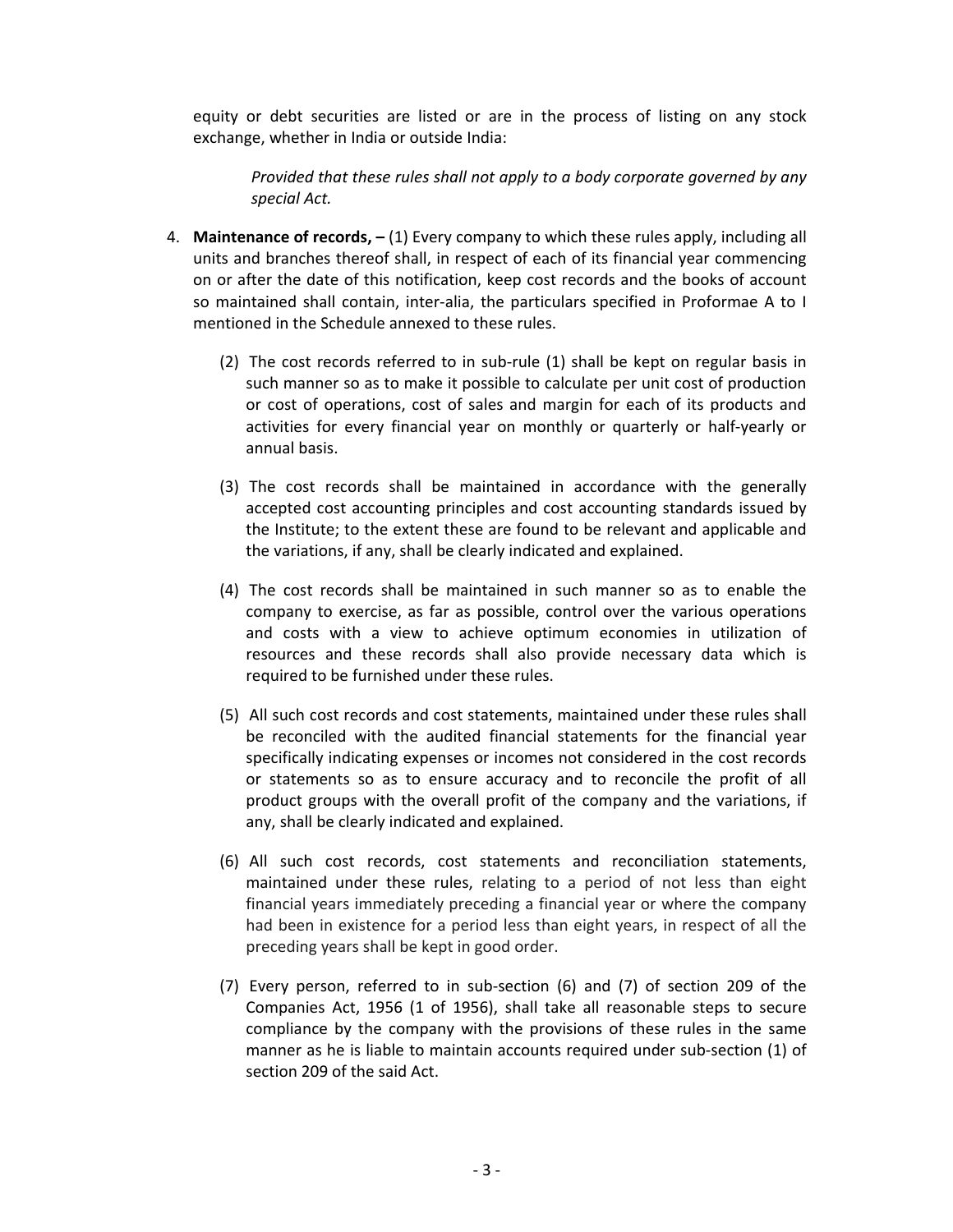- 5. **Form of the Compliance Report, –** Every company to which these rules apply shall submit a compliance report, in respect of each of its financial year commencing on or after the date of this notification, duly certified by a Cost Accountant, along with the Annexure to the Central Government, in the specified form.
- 6. **Time limit for submission of Compliance Report, –** Every company shall submit the compliance report referred to in rule 5 to the Central Government within a period of one hundred and eighty days from the close of the company's financial year to which the compliance report relates.
- 7. **Authentication of Annexure to the Compliance Report, –** The Annexure to the compliance report shall be approved by the Board of Directors and certified by the Cost Accountant before submitting the same to the Central Government by the company.
- 8. **Penalties, –** (1) If default is made by the Cost Accountant in complying with the provisions of these rules, he shall be punishable with fine, which may extend to five thousand rupees.
	- (2) For contravention of these rules, ‐
		- (a) the company shall be punishable as provided under sub‐section (2) of section 642 of the Act; and
		- (b) every officer thereof who is in default, including the persons referred to in sub‐section (6) of section 209 of the Act, shall be punishable as provided under sub‐sections (5) and (7) of section 209 of Companies Act, 1956 (1 of 1956).
- 9. **Savings, –** The supersession of the Cost Accounting Records (Sugar) amended Rules, 1997 and Cost Accounting Records (Industrial Alcohol) Rules, 1997, shall not in any way affect‐
	- (a) any right, obligation or liabilities acquired, accrued or incurred thereunder;
	- (b) any penalty, forfeiture or punishment incurred in respect of any contravention committed thereunder; and
	- (c) any investigation, legal proceeding or remedy in respect of any such right, privilege, obligation, liability, penalty, forfeiture or punishment as aforesaid, and; any such investigation, legal proceeding or remedy may be instituted, continued or enforced and any such penalty, forfeiture or punishment may be imposed as if those rules had not been superseded.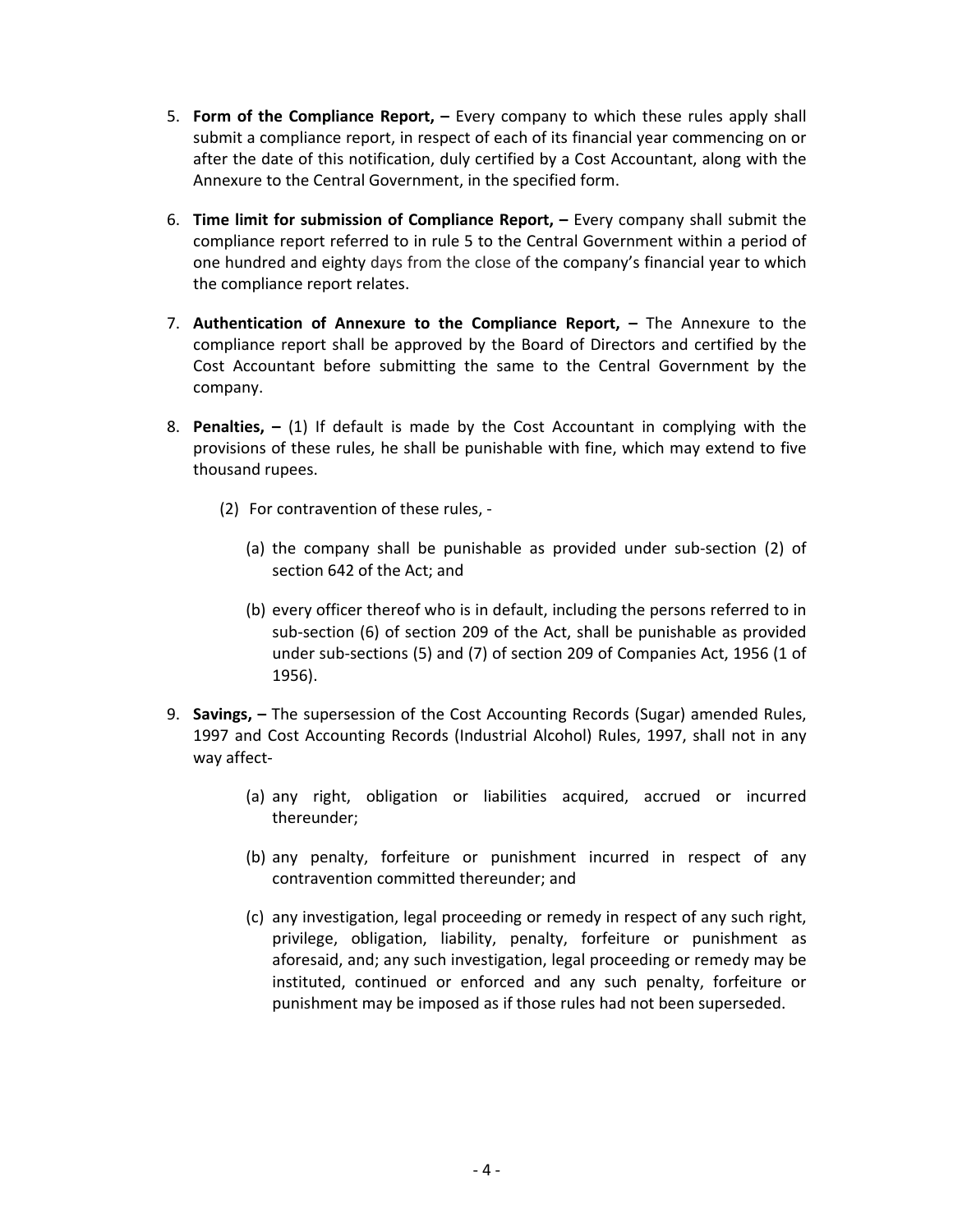| <b>FORM-A</b> | Form for filing Compliance Report and other<br>documents with the Central Government |
|---------------|--------------------------------------------------------------------------------------|
|               |                                                                                      |

**[Pursuant to section 209(1)(d), 600(3)(b) of the Companies Act, 1956 and rule 2 of the Cost Accounting Records (Sugar Industry) Rules, 2011]**

## **PART I ‐ GENERAL INFORMATION**

# **Note: All fields marked in \* are to be mandatorily filled.**

| 1              | (a) | *Corporate identity number (CIN) or<br>foreign company registration number of<br>the company                       |      |                 | <b>Pre-Fill</b>           |
|----------------|-----|--------------------------------------------------------------------------------------------------------------------|------|-----------------|---------------------------|
|                | (b) | Global location number (GLN) of<br>company                                                                         |      |                 |                           |
| $\overline{2}$ | (a) | *Name of the company                                                                                               |      |                 |                           |
|                | (b) | *Address of the registered office or of<br>the principal place of business in India<br>of the company              |      |                 |                           |
|                | (c) | *E-mail Address of the company                                                                                     |      |                 |                           |
| 3              | (a) | *Financial year covered by the<br>compliance report                                                                | From |                 | (DD/MM/YYYY)              |
|                |     |                                                                                                                    | To   |                 | (DD/MM/YYYY)              |
|                | (b) | *Date of Board of directors' meeting in which annexure<br>to the compliance report was approved                    |      |                 | (DD/MM/YYYY)              |
|                |     | 4. Details of the cost accountant                                                                                  |      |                 |                           |
|                | (a) | *Category of the cost accountant                                                                                   | O    | Individual<br>O | Cost accountant's<br>firm |
|                | (b) | In case of individual, whether the cost accountant<br>is in permanent employment of the company or in<br>practice  | ( )  | In Employment   | O<br>In Practice          |
|                | (c) | *Name of the cost accountant or the<br>cost accountant's firm who has certified<br>the cost records of the company |      |                 |                           |
|                | (d) | *Income tax permanent account number of the cost accountant or the cost<br>accountant's firm                       |      |                 |                           |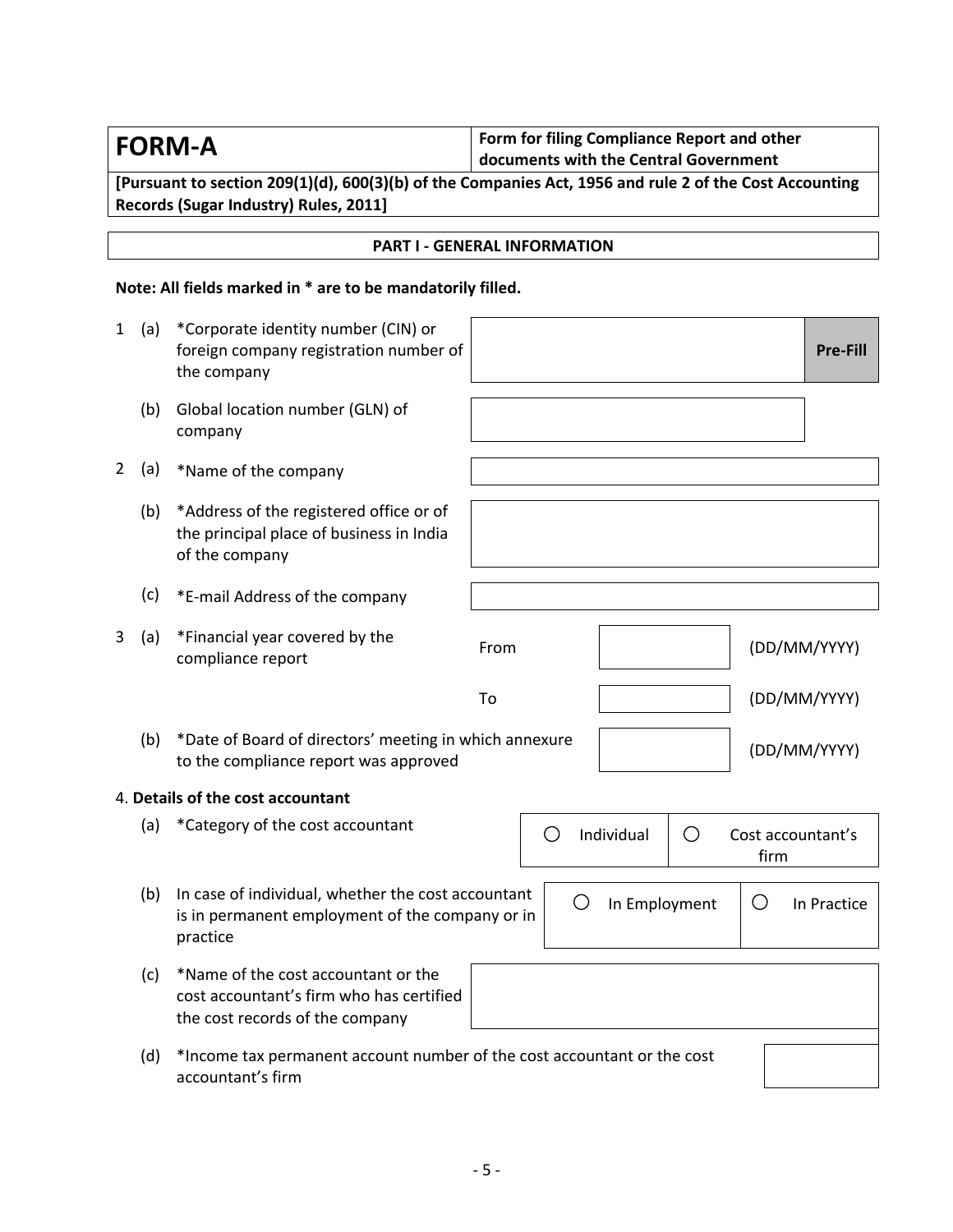‐ 6 ‐

registration number (f) Address of the cost accountant or cost accountant's firm

(e) \*Membership number of cost accountant or cost accountant's firm's

- (i) Line I
	-
	-
	- (iii) State
	- (iv) Country
	- (v) Pin Code
- (g) \*E‐mail ID of the cost accountant or cost accountant's firm

# 5. **\*Quantitative Information**

| Sno.              | Name of the Product or Service Group    | Unit | Annual     |            | <b>Net Sales</b> |  |  |  |
|-------------------|-----------------------------------------|------|------------|------------|------------------|--|--|--|
|                   |                                         |      | Production | (Quantity) | (Value in        |  |  |  |
|                   |                                         |      | (Quantity) |            | Rupees)          |  |  |  |
| A                 | Produced or Manufactured Product        |      |            |            |                  |  |  |  |
|                   | 1.                                      |      |            |            |                  |  |  |  |
|                   | 2.                                      |      |            |            |                  |  |  |  |
|                   | 3. etc.                                 |      |            |            |                  |  |  |  |
| B                 | Services Groups                         |      |            |            |                  |  |  |  |
|                   | 1.                                      |      |            |            |                  |  |  |  |
|                   | 2.                                      |      |            |            |                  |  |  |  |
|                   | 3. etc.                                 |      |            |            |                  |  |  |  |
| C                 | Trading Activities (Product Group-wise) |      |            |            |                  |  |  |  |
|                   | 1.                                      |      |            |            |                  |  |  |  |
|                   | 2.                                      |      |            |            |                  |  |  |  |
|                   | 3. etc.                                 |      |            |            |                  |  |  |  |
| Other Income<br>D |                                         |      |            |            |                  |  |  |  |
|                   | Total Income as per Financial Accounts  |      |            |            |                  |  |  |  |
|                   | <b>PART-II</b>                          |      |            |            |                  |  |  |  |

# **Attachments:**

- 1 Compliance report as per the Cost Accounting Records (Sugar Industry) Rules, <sup>2011</sup> **Attach**
- 2 Optional attachments(s) if any **Attach Attach Attach**

List of attachments

**Line II Line II Line II Line II Line II Line II Line II Line II Line II** (ii) City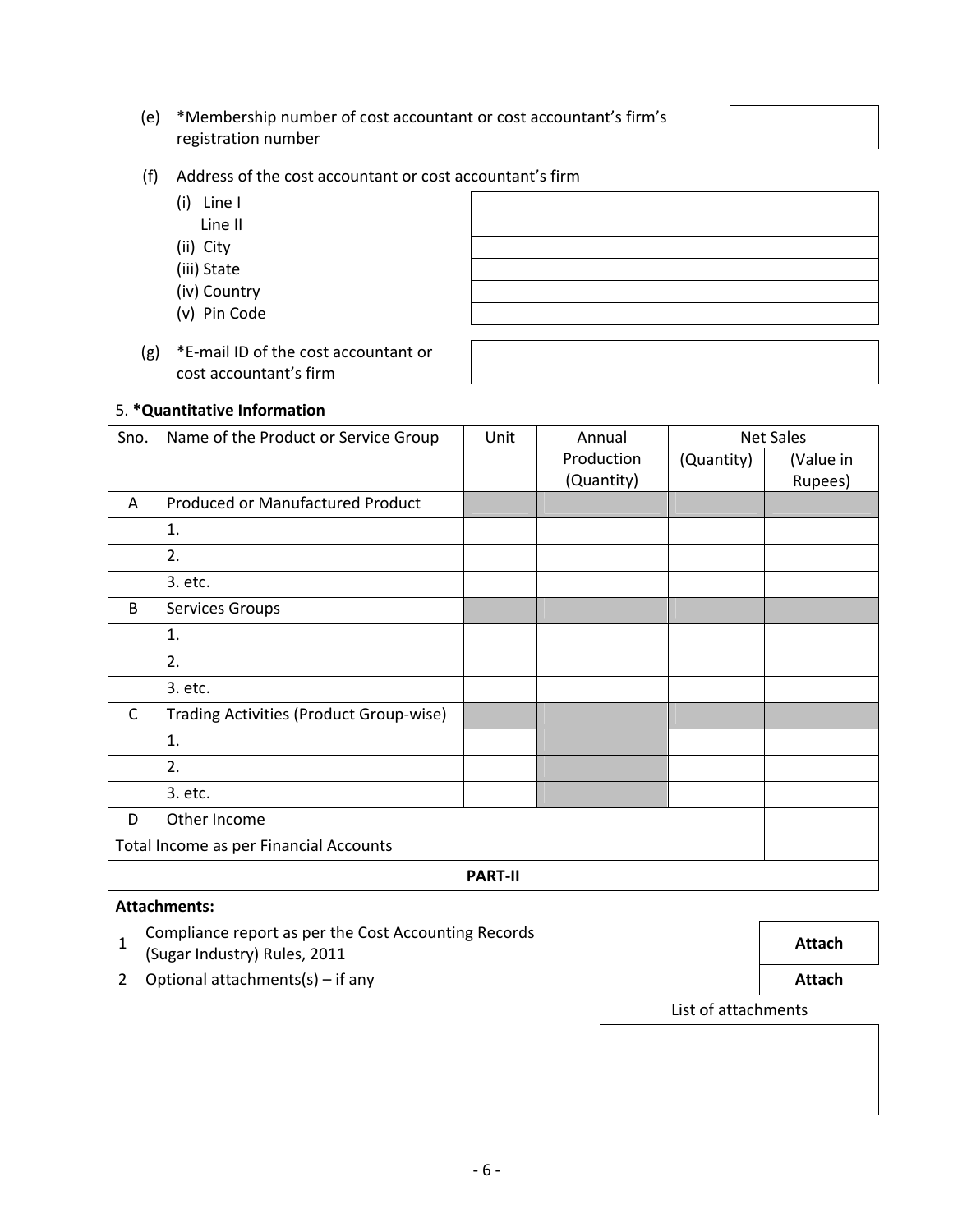|                                                | <b>Verification:</b>                                                                                      |                                                                                                                                                                               |                   |  |                     |         |              |
|------------------------------------------------|-----------------------------------------------------------------------------------------------------------|-------------------------------------------------------------------------------------------------------------------------------------------------------------------------------|-------------------|--|---------------------|---------|--------------|
|                                                | To the best of my knowledge and belief, the information given in this form and its attachments is correct |                                                                                                                                                                               |                   |  |                     |         |              |
|                                                | and complete.                                                                                             | I have been authorised by the Board of directors'                                                                                                                             |                   |  |                     |         |              |
|                                                | resolution number                                                                                         |                                                                                                                                                                               |                   |  | dated               |         | (DD/MM/YYYY) |
|                                                |                                                                                                           | to sign and submit this form.                                                                                                                                                 |                   |  |                     |         |              |
|                                                |                                                                                                           | I am authorised to sign and submit this form.                                                                                                                                 |                   |  |                     |         |              |
|                                                | To be digitally signed by:                                                                                |                                                                                                                                                                               |                   |  |                     |         |              |
|                                                |                                                                                                           | Managing Director or director or manager or secretary (in case of an Indian company)                                                                                          |                   |  |                     |         | Digital      |
|                                                |                                                                                                           | or an authorised representative (in case of a foreign                                                                                                                         |                   |  |                     |         | Signatures   |
|                                                | company)                                                                                                  |                                                                                                                                                                               |                   |  |                     |         |              |
|                                                | <i>*Designation</i>                                                                                       |                                                                                                                                                                               |                   |  |                     |         |              |
|                                                |                                                                                                           | *Director identification number of the director or Managing Director; or Income-tax PAN                                                                                       |                   |  |                     |         |              |
|                                                |                                                                                                           | of the manager or of authorised representative; or Membership number, if applicable or<br>income-tax PAN of the secretary (secretary of a company who is not a member of ICSI |                   |  |                     |         |              |
|                                                |                                                                                                           | may quote his/her income-tax PAN)                                                                                                                                             |                   |  |                     |         |              |
|                                                |                                                                                                           |                                                                                                                                                                               |                   |  |                     |         |              |
|                                                |                                                                                                           |                                                                                                                                                                               |                   |  |                     | Digital |              |
| Director of the company                        |                                                                                                           |                                                                                                                                                                               |                   |  | Signatures          |         |              |
| Director identification number of the director |                                                                                                           |                                                                                                                                                                               |                   |  |                     |         |              |
|                                                |                                                                                                           |                                                                                                                                                                               |                   |  |                     |         |              |
|                                                | <b>Modify</b>                                                                                             |                                                                                                                                                                               | <b>Check Form</b> |  | <b>Pre-scrutiny</b> |         | Submit       |

**Remove attachment**

This e-form has been taken on file maintained by the Central Government through electronic mode and **on the basis of statement of correctness given by the filing company**

# **FORM‐B**

# **FORM OF COMPLIANCE REPORT**

[See rule 2, and rule 5]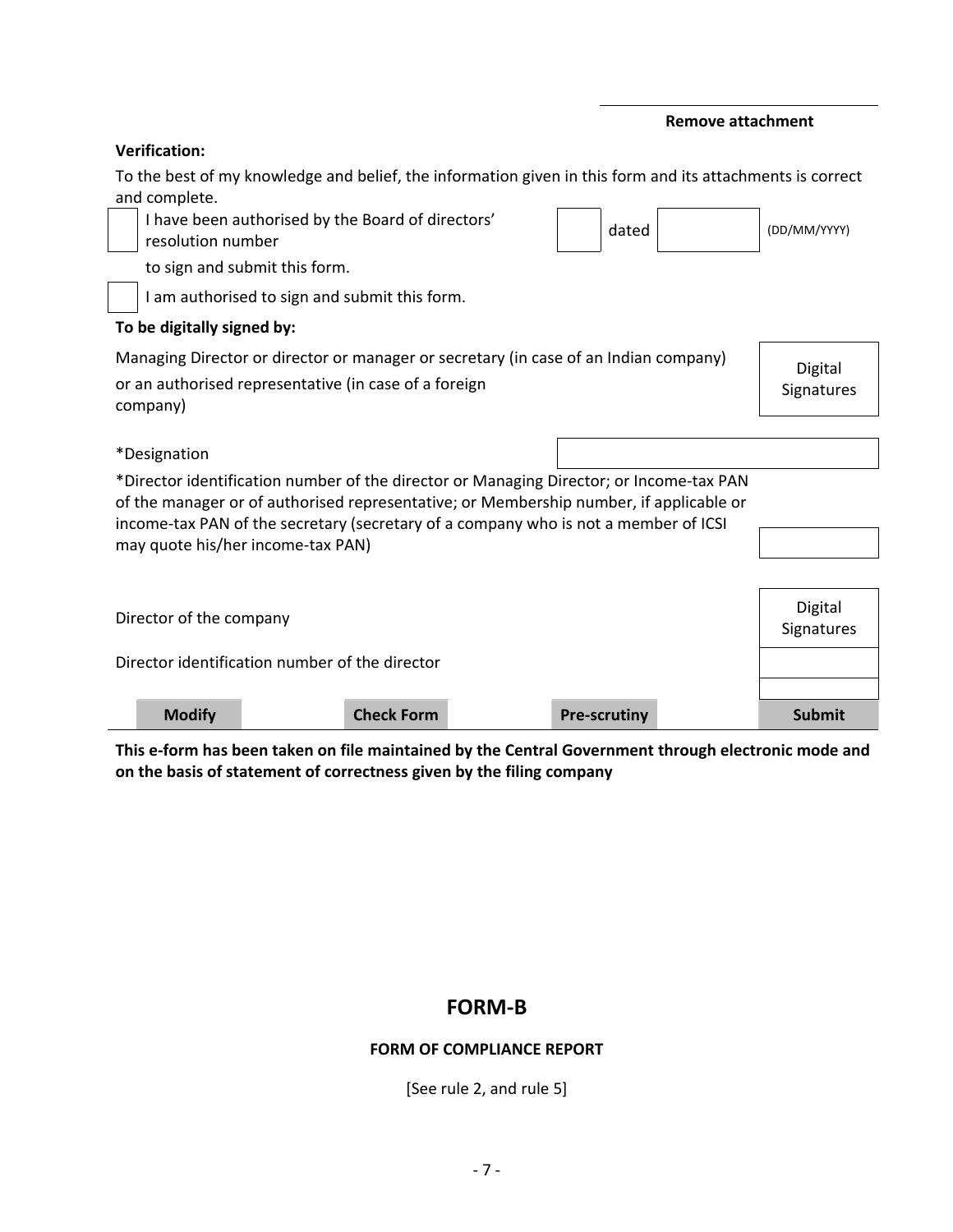I or We ........................................... being in permanent employment of the company or in practice, and having been appointed as cost accountant under Rule 5 of the Cost Accounting Records (Sugar Industry) Rules, 2011 of …........................................................... *(mention name of the company)* having its registered office at ..................................................... *(mention registered office address of the company)* (hereinafter referred to as the company), have examined the books of account prescribed under clause (d) of sub‐section (1) of section 209 of the said Act, and other relevant records for the period/year ............................. *(mention the financial year)* and certify as under:

- 1 I or We have or have not obtained all the information and explanations, which to the best of my or our knowledge and belief were necessary for the purpose of this compliance report.
- 2 In my or our opinion, proper cost records, as per the Cost Accounting Records (Sugar Industry) Rules, 2011 prescribed under clause (d) of sub‐section (1) of section 209 of the Companies Act, 1956, have or have not been maintained by the company so as to give a true and fair view of the cost of production or operation, cost of sales and margin of all the products and activities of the company.
- 3 Detailed unit‐wise and product or activity‐wise cost statements and schedules thereto in respect of the product groups or activities are or are not kept in the company.
- 4 In my or our opinion, the said books and records give or do not give the information required by the Companies Act, 1956 in the manner so required.
- 5 In my or our opinion, the said books and records are or are not in conformity with the generally accepted cost accounting principles and cost accounting standards issued by The Institute of Cost and Works Accountants of India, to the extent these are found to be relevant and applicable.

Dated: this \_\_\_\_ day of \_\_\_\_\_\_\_\_\_ 20\_\_ at \_\_\_\_\_\_\_\_\_\_\_\_\_\_\_\_\_ (*mention name of place of signing this report*)

### SIGNATURE AND SEAL OF THE COST ACCOUNTANT (S)

MEMBERSHIP NUMBER (S)

### NOTES:

- (i) Delete words not applicable.
- (ii) If as a result of the examination of the books of account, the cost accountant desires to point out any material deficiency or give a qualified report, he shall indicate the same against the relevant para.
- (iii) Briefly give your observations and suggestions, if any, relevant to the maintenance of cost accounting records by the company.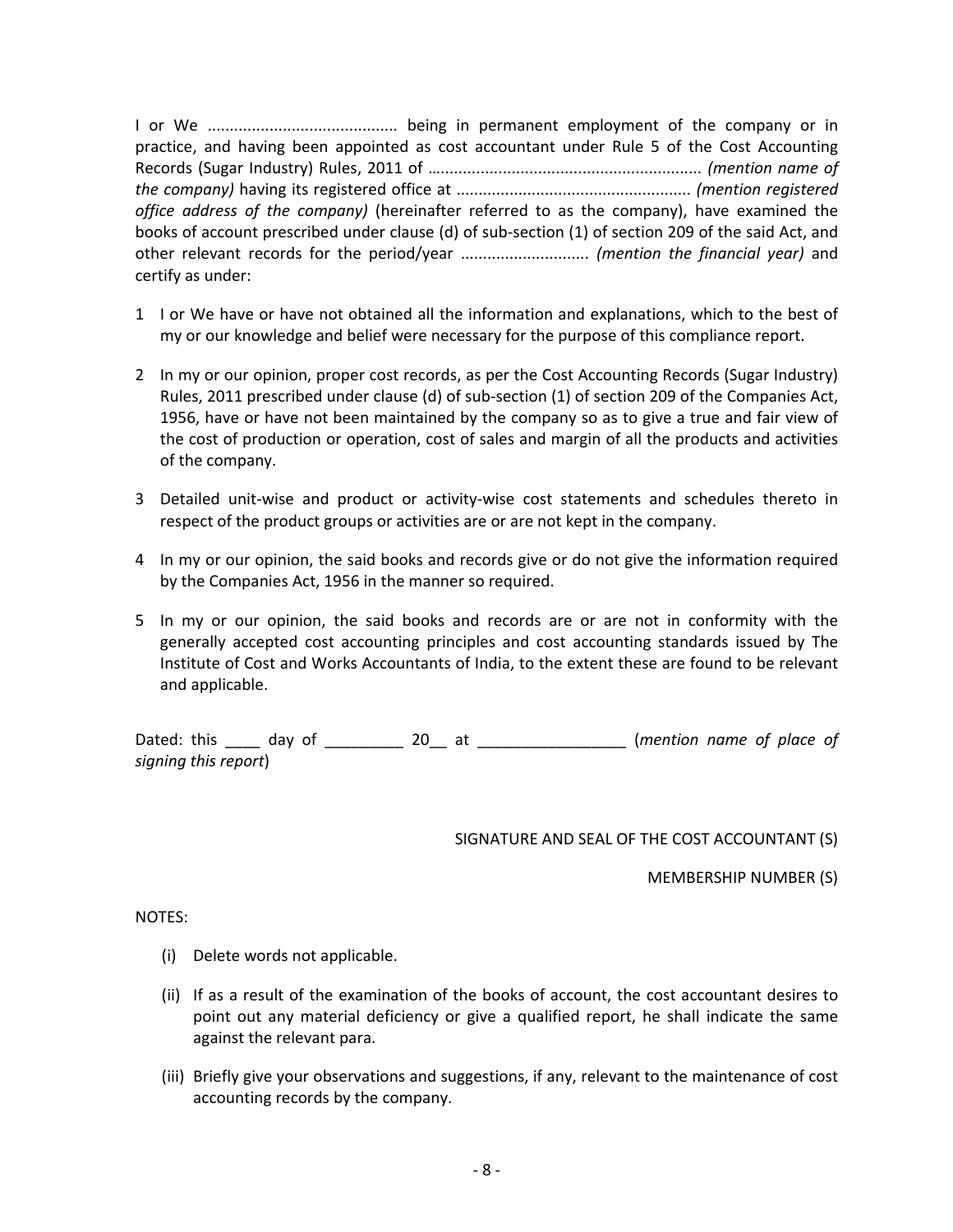(iv) Cost accountant may use separate sheet(s) for (ii) and (iii) above, if required.

## **ANNEXURE TO THE COMPLIANCE REPORT**

[See rule 2 and rule 5]

### **1. GENERAL:**

- a) Name of the company:
- b) Registered office address:
- c) Financial year to which the Compliance Report relates.

### **2. QUANTITATIVE INFORMATION:**

| Sno.         | <b>Name of the Product or Service</b>         | <b>Unit</b> | Annual            |        | <b>Net Sales</b> |
|--------------|-----------------------------------------------|-------------|-------------------|--------|------------------|
|              | Group                                         |             | <b>Production</b> | (Qty.) | (Value in        |
|              |                                               |             | (Qty.)            |        | <b>Rupees</b> )  |
| A            | <b>Produced or Manufactured Product</b>       |             |                   |        |                  |
|              | <b>Groups</b>                                 |             |                   |        |                  |
|              | 1.                                            |             |                   |        |                  |
|              | 2.                                            |             |                   |        |                  |
|              | 3. etc.                                       |             |                   |        |                  |
| B            | <b>Services Groups</b>                        |             |                   |        |                  |
|              | 1.                                            |             |                   |        |                  |
|              | 2.                                            |             |                   |        |                  |
|              | 3. etc.                                       |             |                   |        |                  |
| $\mathsf{C}$ | <b>Trading Activities (Product Group-</b>     |             |                   |        |                  |
|              | wise)                                         |             |                   |        |                  |
|              | 1.                                            |             |                   |        |                  |
|              | 2.                                            |             |                   |        |                  |
|              | 3. etc.                                       |             |                   |        |                  |
| D            | <b>Other Income</b>                           |             |                   |        |                  |
|              | <b>Total Income as per Financial Accounts</b> |             |                   |        |                  |

# **3. RECONCILIATION STATEMENT:**

| Net Margin (Profit or Loss) as per Cost Accounts        | (In Rupees) |
|---------------------------------------------------------|-------------|
| A. From Produced or Manufactured Product Groups         |             |
| <b>B. From Services Groups</b>                          |             |
| C. From Trading Activities                              |             |
| <b>Total as per Cost Accounts</b>                       |             |
| Add: Incomes not considered in Cost Accounts (if any)   |             |
| Less: Expenses not considered in Cost Accounts (if any) |             |
| Add/Less: Difference in Stock Valuation                 |             |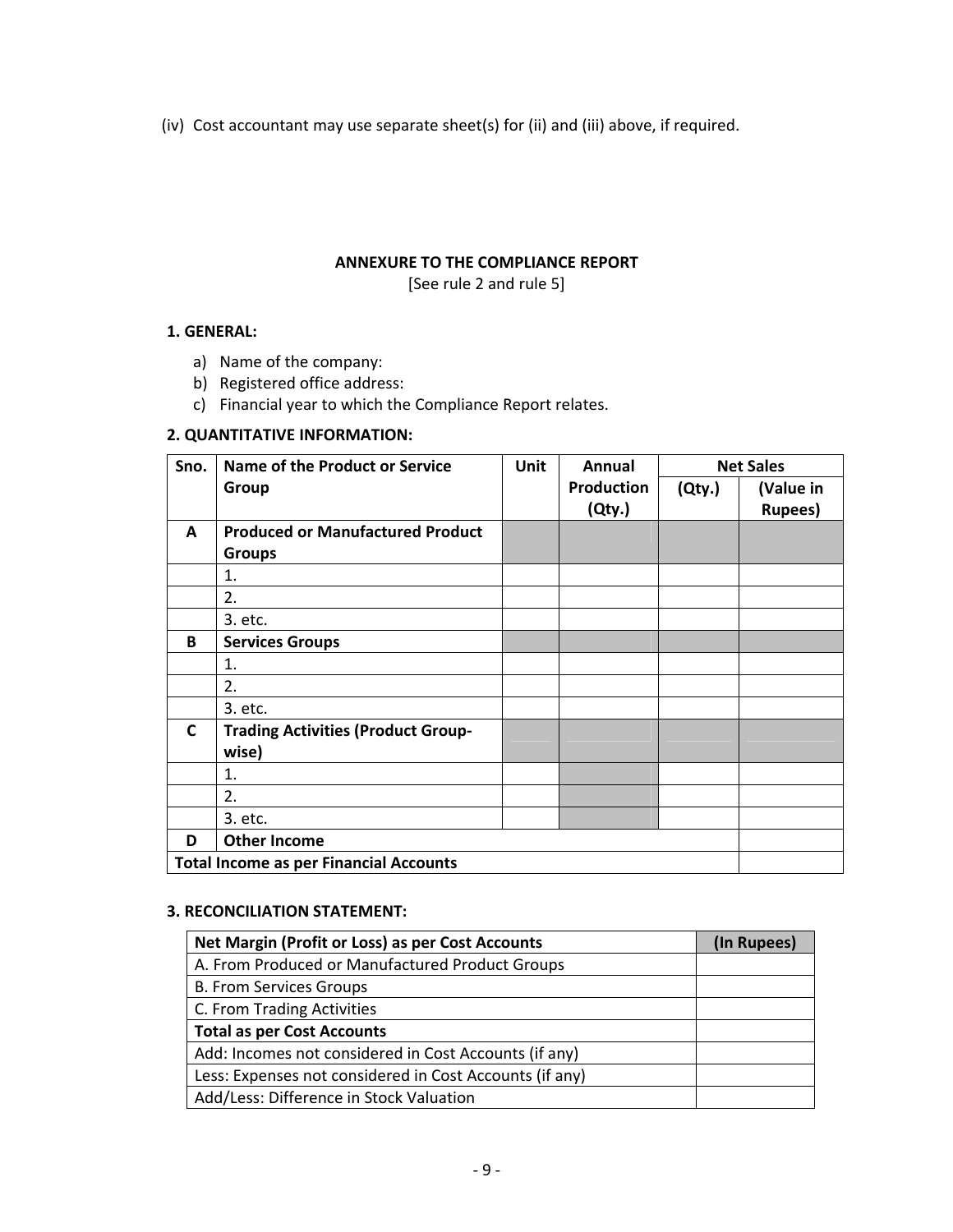## **Profit or (Loss) as per Financial Accounts**

### **NOTES:**

- (i) For produced or manufactured product groups, use the nomenclature as used in the Central Excise Act or Rules, as applicable.
- (ii) For services groups, use the nomenclature as used in the Finance Act or Central Service Tax Rules, as applicable.

 SIGNATURE NAME COST ACCOUNTANT (S) MEMBERSHIP NUMBER (S) SEAL AND SEAL AND SEAL AND SEAL AND SEAL AND SEAL AND SEAL AND SEAL AND SEAL AND SEAL AND SEAL AND SEAL AND SEAL AND SEAL AND SEAL AND SEAL AND SEAL AND SEAL AND SEAL AND SEAL AND SEAL AND SEAL AND SEAL AND SEAL AND SEAL A **DATE DATE** 

# **"SCHEDULE" [See rule 4]**

## **PROFORMA `A'**

### **Statement showing Cost of Utilities like Water or Steam or Power etc.**

| Name of the Company                                      |  |
|----------------------------------------------------------|--|
| Name and address of the Factory or Unit                  |  |
| Short Name and Code No. allotted by Directorate of Sugar |  |
| Name of the Utility                                      |  |
| For the Period/Year                                      |  |

### **A Quantitative Information**

| Sno. | <b>Particulars</b>                                  | Unit | <b>Current Year</b> | <b>Previous Year</b> |
|------|-----------------------------------------------------|------|---------------------|----------------------|
| 1    | <b>Installed Capacity</b>                           |      |                     |                      |
| 2    | <b>Quantity Produced</b>                            |      |                     |                      |
| 3    | Capacity Utilization (%)                            |      |                     |                      |
| 4    | <b>Quantity Re-circulated</b>                       |      |                     |                      |
| 5    | Quantity Purchased, if any                          |      |                     |                      |
| 6    | Self Consumption including losses (to be specified) |      |                     |                      |
| 7    | Net Units Available                                 |      |                     |                      |

### **B. Cost Information:**

| Sno. | <b>Particulars</b>           | <b>Quantity</b> | Rate per | Amount | <b>Cost per Unit</b> |                 |
|------|------------------------------|-----------------|----------|--------|----------------------|-----------------|
|      |                              |                 | unit     |        | Current              | <b>Previous</b> |
|      |                              |                 |          |        | Year                 | Year            |
|      |                              | Unit            | Rs.      | Rs.    | Rs.                  | Rs.             |
|      | Materials Consumed (specify) |                 |          |        |                      |                 |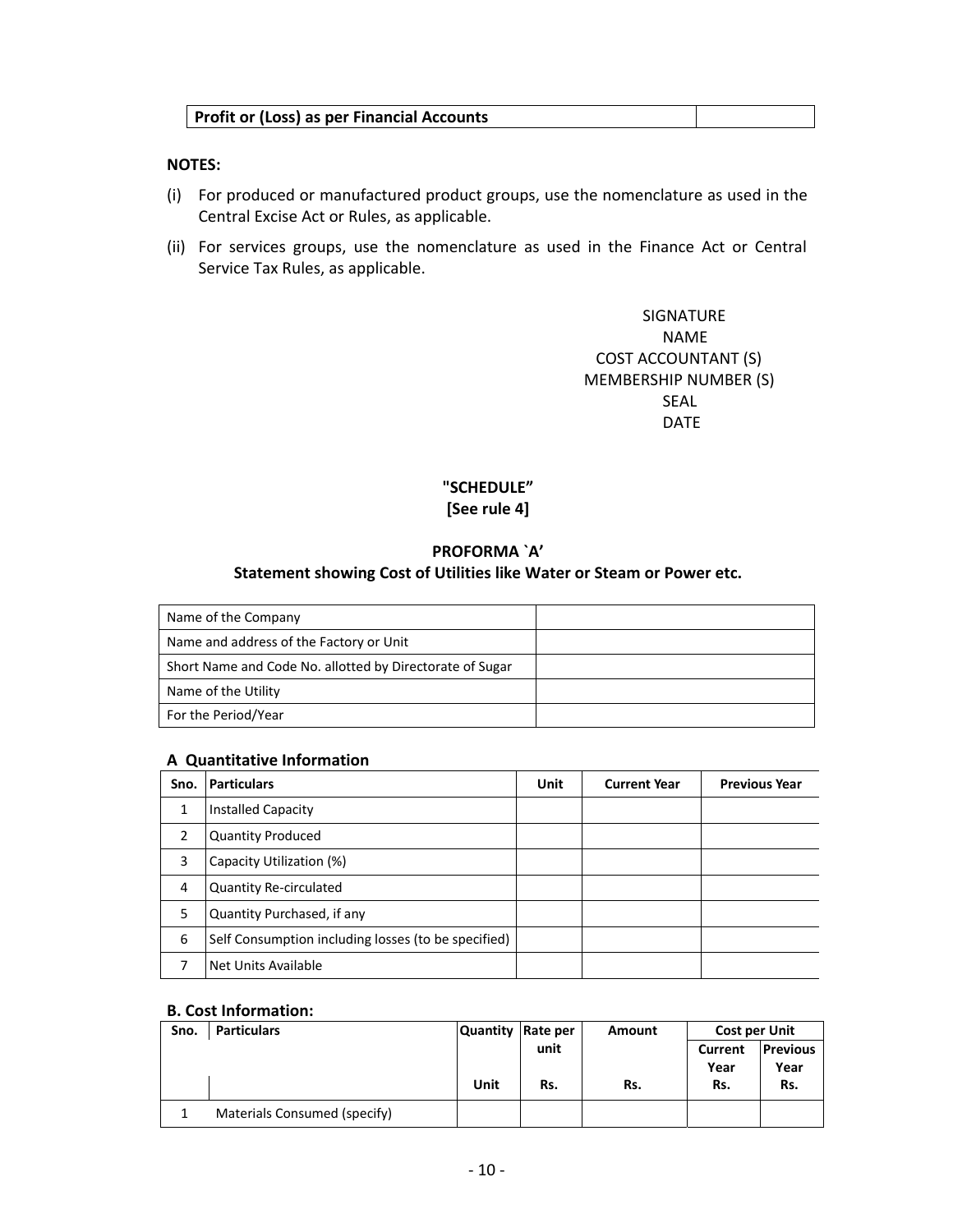| Sno. | <b>Particulars</b>                     | <b>Quantity Rate per</b> |      | Amount | <b>Cost per Unit</b> |                 |
|------|----------------------------------------|--------------------------|------|--------|----------------------|-----------------|
|      |                                        |                          | unit |        | <b>Current</b>       | <b>Previous</b> |
|      |                                        | <b>Unit</b>              | Rs.  | Rs.    | Year<br>Rs.          | Year<br>Rs.     |
|      |                                        |                          |      |        |                      |                 |
|      | Indigenous                             |                          |      |        |                      |                 |
|      | Imported                               |                          |      |        |                      |                 |
|      | Self Manufactured or Produced          |                          |      |        |                      |                 |
| 2.   | Process Materials/ Chemicals (specify) |                          |      |        |                      |                 |
| 3.   | Utilities (specify):                   |                          |      |        |                      |                 |
| 4.   | <b>Direct Employees Cost</b>           |                          |      |        |                      |                 |
| 5.   | Direct Expenses (specify)              |                          |      |        |                      |                 |
| 6.   | Consumable Stores and Spares           |                          |      |        |                      |                 |
| 7.   | Repairs and Maintenance                |                          |      |        |                      |                 |
| 8.   | Depreciation                           |                          |      |        |                      |                 |
| 9.   | Lease Rent, if any                     |                          |      |        |                      |                 |
| 10.  | Other Overheads                        |                          |      |        |                      |                 |
| 11.  | Sub-total (1 to10)                     |                          |      |        |                      |                 |
| 12.  | Less: Credit, if any                   |                          |      |        |                      |                 |
| 13.  | <b>Total cost (11-12)</b>              |                          |      |        |                      |                 |
|      | Apportionment: (cost centre-wise)      |                          |      |        |                      |                 |
|      | 1. Cost Centre 1                       |                          |      |        |                      |                 |
|      | 2. Cost Centre 2                       |                          |      |        |                      |                 |
|      | 3. Cost Centre 3                       |                          |      |        |                      |                 |
|      | <b>Total</b>                           |                          |      |        |                      |                 |

# **PROFORMA 'B'**

# **Statement showing Cost of Sugarcane or Beet etc for Production of Sugar**

| Name of the Company                                      |  |
|----------------------------------------------------------|--|
| Name and address of the Factory or Unit                  |  |
| Short Name and Code No. allotted by Directorate of Sugar |  |
| Name of the Raw Material                                 |  |
| For the Period/Year                                      |  |

## **A. Quantitative Information:**

| Sno. | <b>Particulars</b>                                                                                    | <b>Quantities (MT)</b> |                 |                          | Percentage of Loss in terms<br>of purchased Quantity |
|------|-------------------------------------------------------------------------------------------------------|------------------------|-----------------|--------------------------|------------------------------------------------------|
|      |                                                                                                       | Purchased              | <b>Received</b> | Loss or<br>Driage if any |                                                      |
| 1.   | Material Received (specify)<br>a) Own Farm<br>b) Received at Gate<br>Received at other location<br>c) |                        |                 |                          |                                                      |
|      | Total (a) to $(c)$<br>d)                                                                              |                        |                 |                          |                                                      |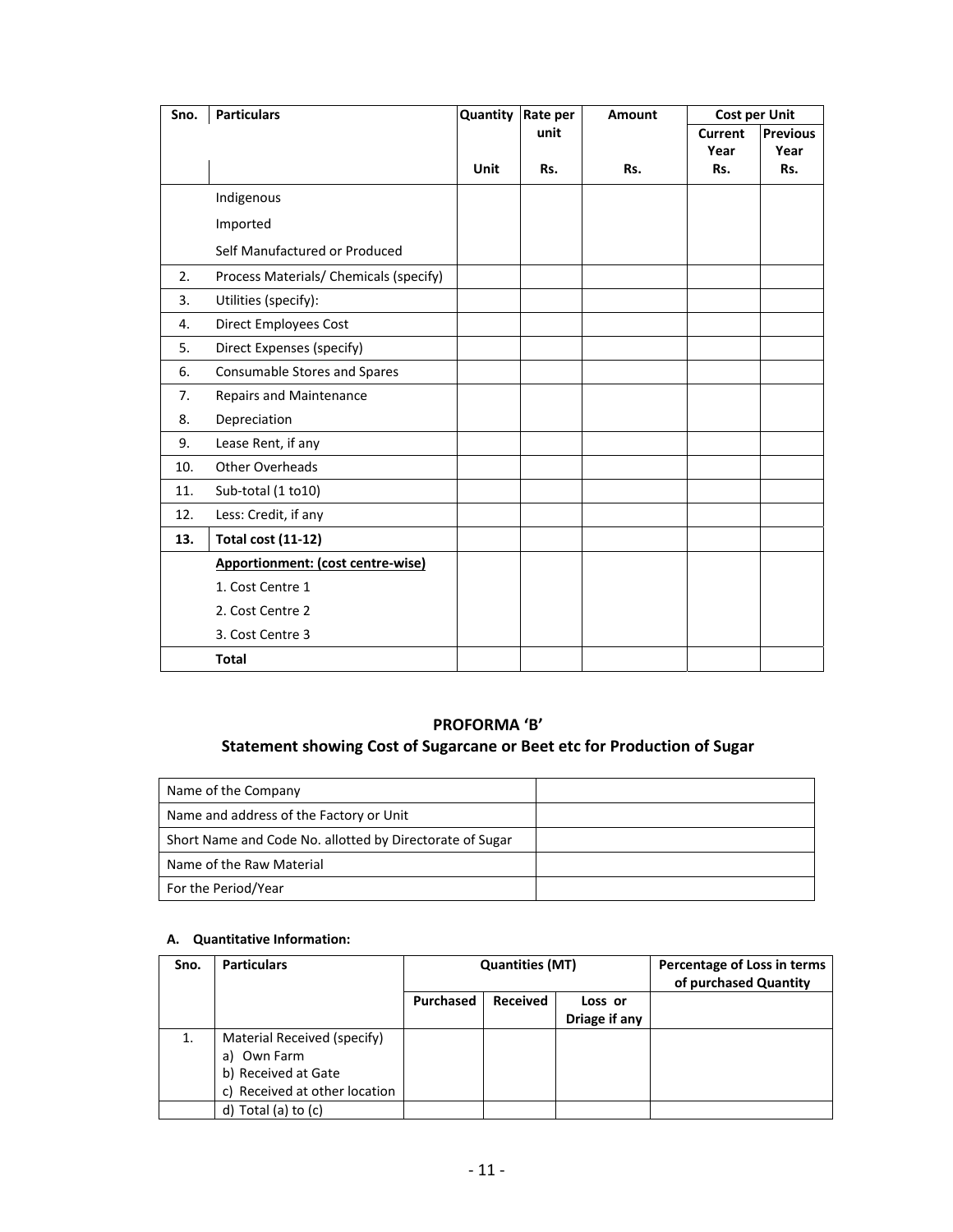## **B. Cost Information:**

| Sno. | <b>Particulars</b>                               | Quantity  | Rate     | Amount   |
|------|--------------------------------------------------|-----------|----------|----------|
|      |                                                  | <b>MT</b> | (Rupees) | (Rupees) |
| 1.   | Sugarcane, Beet, etc. Cost                       |           |          |          |
|      | a) Purchased at Fair and Remunerative Price(FRP) |           |          |          |
|      | b) Purchased at State Advised Price (SAP)        |           |          |          |
|      | c) Purchased at any other rate                   |           |          |          |
|      | (d) Transferred from Own Farm                    |           |          |          |
|      | Total (a+b+c+d)                                  |           |          |          |
| 2.   | <b>Cane Development Expenses</b>                 |           |          |          |
| 3.   | <b>Cane Harvesting Charges</b>                   |           |          |          |
| 4.   | <b>Cane Transportation Charges</b>               |           |          |          |
| 5.   | <b>Commission Paid</b>                           |           |          |          |
| 6.   | <b>Expenditure at Cane Collection Centre</b>     |           |          |          |
|      | a) Direct Employees Cost                         |           |          |          |
|      | b) Direct Expenses (specify)                     |           |          |          |
|      | c) Consumable Stores & Spares                    |           |          |          |
|      | d) Repairs and Maintenance                       |           |          |          |
|      | Total $(a+b+c+d)$                                |           |          |          |
| 7.   | Loading and Unloading Charges                    |           |          |          |
| 8.   | <b>Taxes and Levies</b>                          |           |          |          |
|      | a) Cane Cess                                     |           |          |          |
|      | b) Purchase Tax                                  |           |          |          |
|      | c) Octroi                                        |           |          |          |
|      | d) Other Levies (specify)                        |           |          |          |
|      | $e)$ Total (a+b+c+d)                             |           |          |          |
| 9.   | Stock adjustment, if any                         |           |          |          |
|      | a) Add: Opening Stock of Cane                    |           |          |          |
|      | b) Less: Closing Stock of Cane                   |           |          |          |
| 10.  | <b>Cost of Material (specify)</b>                |           |          |          |

# **PROFORMA 'C'**

# **Statement showing Cost of Sugar Produced and Sold**

| Name of the Company                                      |  |
|----------------------------------------------------------|--|
| Name and address of the Factory or Unit                  |  |
| Short Name and Code No. allotted by Directorate of Sugar |  |
| Name of the Raw Material                                 |  |
| For the Period/Year                                      |  |

#### **A. Quantitative information:**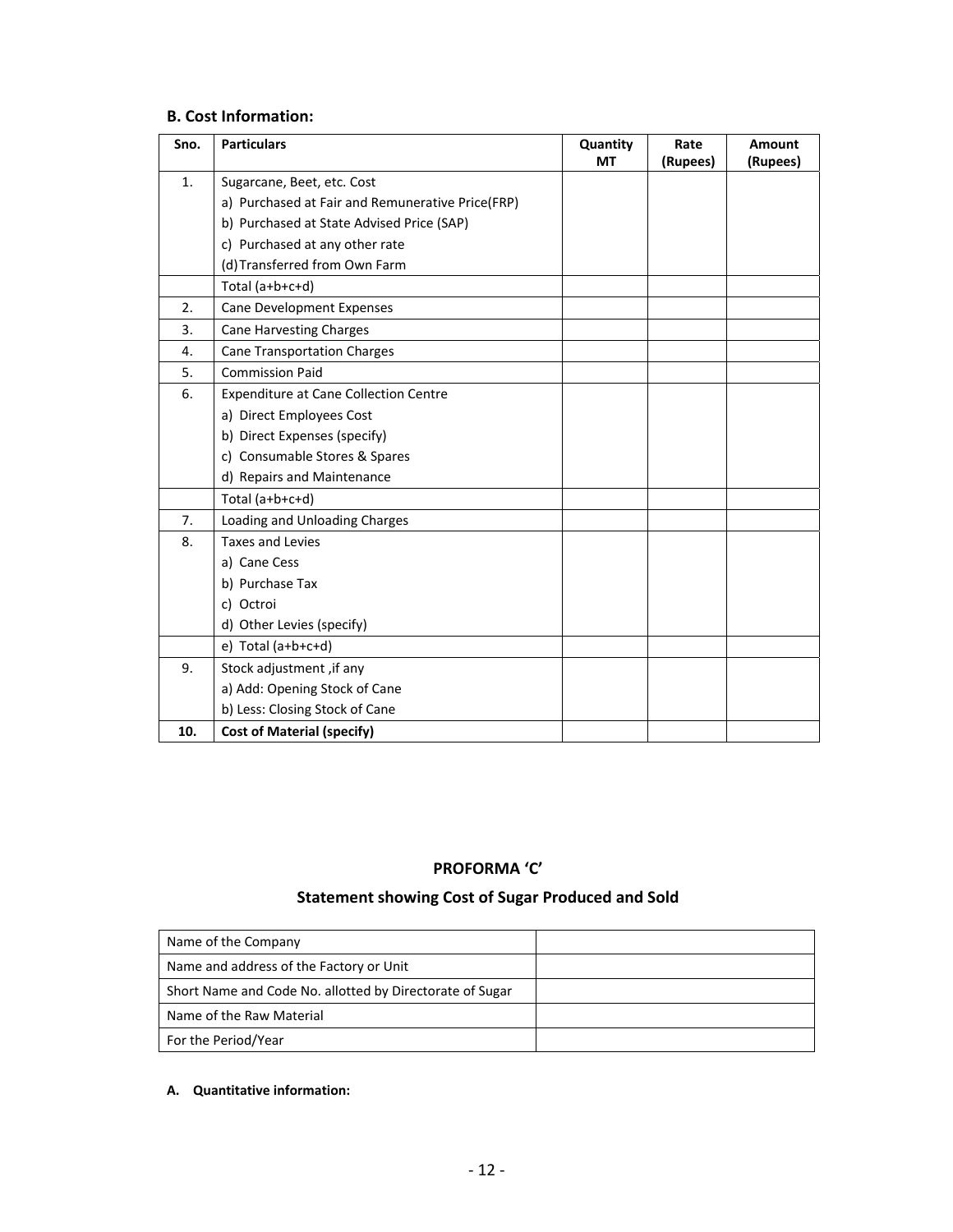| Sno.          | <b>Particulars</b>                          | Unit | <b>Current Year</b> | <b>Previous Year</b> |
|---------------|---------------------------------------------|------|---------------------|----------------------|
| 1             | Crushing Capacity Per day                   |      |                     |                      |
| $\mathcal{P}$ | Quantity of Material Crushed or Processed   |      |                     |                      |
| 3             | Duration of Crushing or Processing Season   |      |                     |                      |
|               | From                                        |      |                     |                      |
|               | To                                          |      |                     |                      |
|               | No. of days                                 |      |                     |                      |
| 4             | Average Sugar Content (% in cane)           |      |                     |                      |
| 5             | Average Recovery of Sugar (% in cane)       |      |                     |                      |
| 6             | Quantity of Sugar Produced                  |      |                     |                      |
| 7             | <b>Quantity of Sugar Captively Consumed</b> |      |                     |                      |
| 8             | <b>Quantity of Sugar Sold</b>               |      |                     |                      |
|               | a) At Levy or Controlled Price              |      |                     |                      |
|               | b) At Rate for Free Sale                    |      |                     |                      |

#### **B**. **Cost Information:**

| <b>Previous</b><br>Year |
|-------------------------|
|                         |
|                         |
|                         |
|                         |
|                         |
|                         |
|                         |
|                         |
|                         |
|                         |
|                         |
|                         |
|                         |
|                         |
|                         |
|                         |
|                         |
|                         |
|                         |
|                         |
|                         |
|                         |
|                         |
|                         |
|                         |
|                         |
|                         |
|                         |
|                         |
|                         |
|                         |
|                         |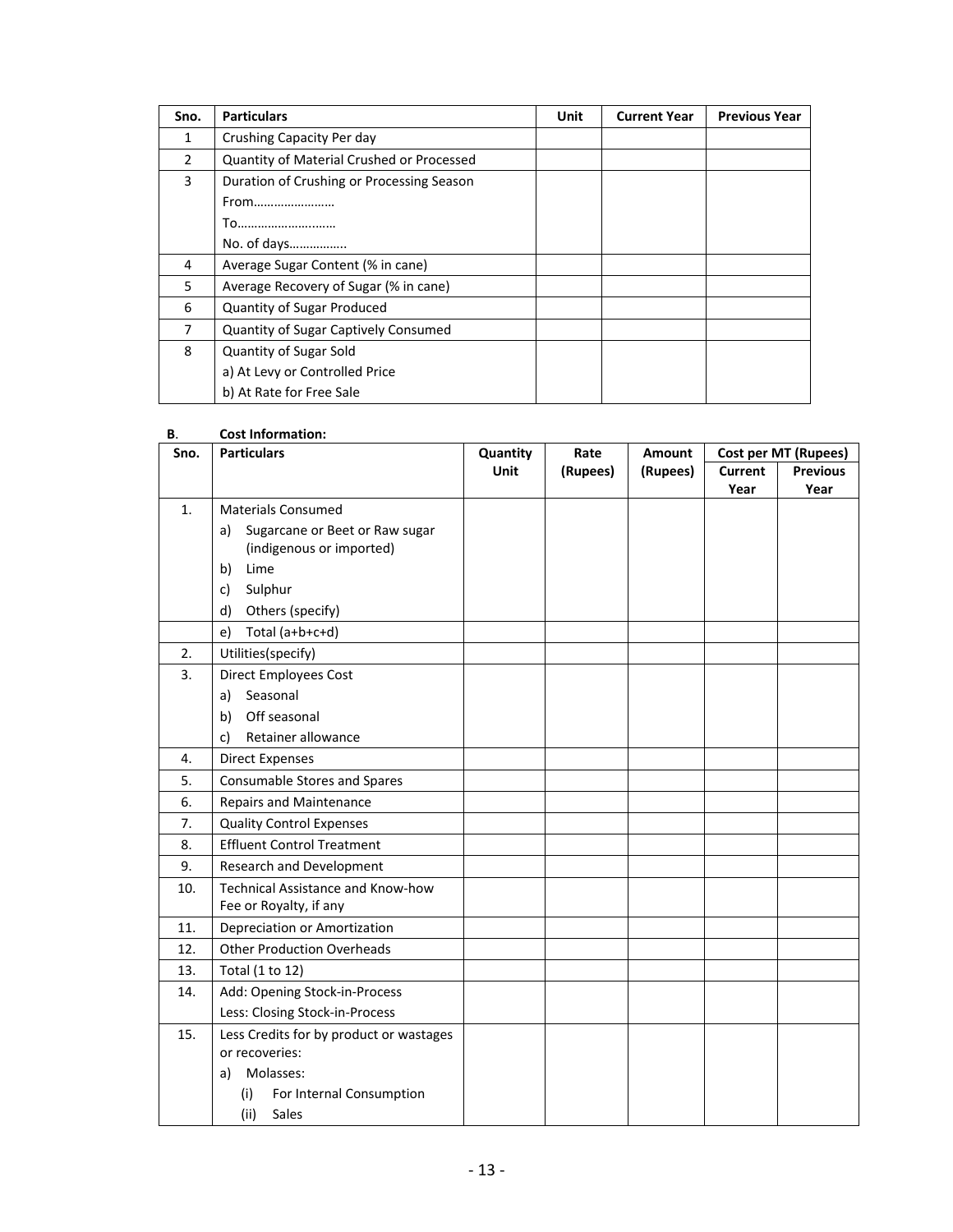| Sno. | <b>Particulars</b>                     | <b>Quantity</b> | Rate     | <b>Amount</b> |         | Cost per MT (Rupees) |
|------|----------------------------------------|-----------------|----------|---------------|---------|----------------------|
|      |                                        | <b>Unit</b>     | (Rupees) | (Rupees)      | Current | <b>Previous</b>      |
|      |                                        |                 |          |               | Year    | Year                 |
|      | b)<br><b>Bagasse</b>                   |                 |          |               |         |                      |
|      | (i)<br>For Captive Consumption         |                 |          |               |         |                      |
|      | (ii)<br>Sales                          |                 |          |               |         |                      |
|      | c) Other Recoveries (specify)          |                 |          |               |         |                      |
| 16.  | Cost of Naked Sugar Produced           |                 |          |               |         |                      |
| 17.  | Packing Cost                           |                 |          |               |         |                      |
|      | a)<br><b>Bags</b>                      |                 |          |               |         |                      |
|      | b)<br><b>HDPE or Poly Bags</b>         |                 |          |               |         |                      |
|      | Other packing cost<br>c)               |                 |          |               |         |                      |
|      | <b>Total Packing Cost</b>              |                 |          |               |         |                      |
| 18.  | Add: Opening Stock - Finished Goods    |                 |          |               |         |                      |
|      | Less: Closing Stock - Finished Goods   |                 |          |               |         |                      |
| 19.  | Finished Goods Purchased, if any       |                 |          |               |         |                      |
| 20.  | Total Cost (16 to 19)                  |                 |          |               |         |                      |
| 21.  | Less: Cost of Packed Sugar Transferred |                 |          |               |         |                      |
|      | for Captive or Self Consumption        |                 |          |               |         |                      |
| 22.  | <b>Administrative Overheads</b>        |                 |          |               |         |                      |
| 23.  | Selling & Distribution Overheads       |                 |          |               |         |                      |
|      | a) Freight and Transport charges       |                 |          |               |         |                      |
|      | b) Commission to Selling Agents        |                 |          |               |         |                      |
|      | c) Loading and unloading charges       |                 |          |               |         |                      |
|      | d) Others                              |                 |          |               |         |                      |
|      | Total (a) to (d)                       |                 |          |               |         |                      |
| 24.  | <b>Interest and Financing Charges</b>  |                 |          |               |         |                      |
| 25.  | Cost of Sales                          |                 |          |               |         |                      |
| 26.  | <b>Sales Realisation</b>               |                 |          |               |         |                      |
|      | At levy or control price<br>a)         |                 |          |               |         |                      |
|      | i) Gunny Bags                          |                 |          |               |         |                      |
|      | ii) HDPE or poly bags                  |                 |          |               |         |                      |
|      | At rates for free sales<br>b)          |                 |          |               |         |                      |
|      | Total<br>C)                            |                 |          |               |         |                      |
| 27.  | Less Excise Duty and other Statutory   |                 |          |               |         |                      |
|      | Levies                                 |                 |          |               |         |                      |
| 28.  | Net Sales Realization(26-27)           |                 |          |               |         |                      |
| 29.  | Margin (28-25)                         |                 |          |               |         |                      |

# **PROFORMA 'D'**

# **Statement showing Cost of Molasses transferred or procured and consumed for use in the manufacture of Alcohol**

| Name of the Company                                      |  |
|----------------------------------------------------------|--|
| Name and address of the Factory or Unit                  |  |
| Short Name and Code No. allotted by Directorate of Sugar |  |
| Name of the Product Consumed for Alcohol Manufacture     |  |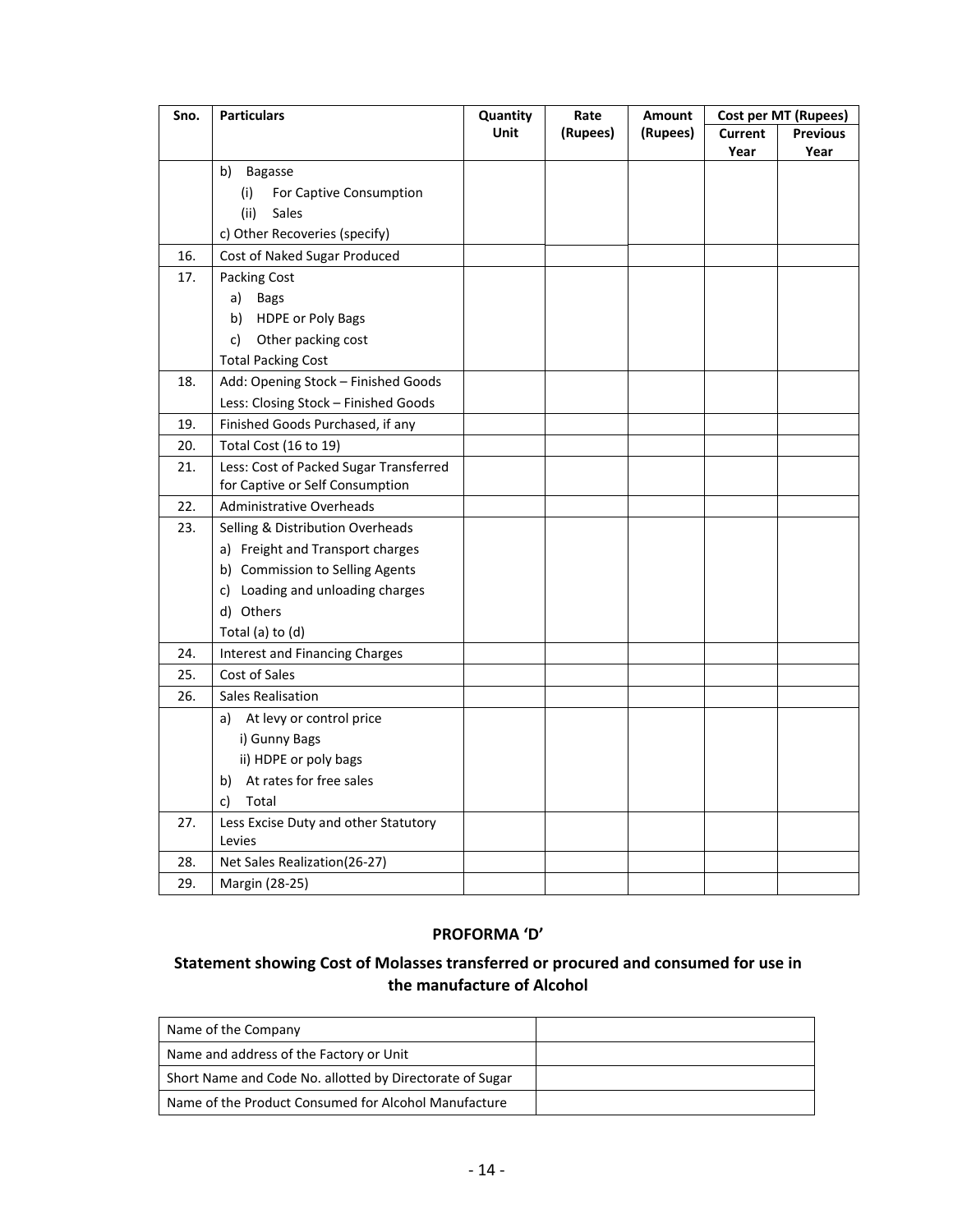| For the Period/Year |  |
|---------------------|--|

#### **A. Cost Information:**

| Sno. | <b>Particulars</b>                                                                                                                  | Quantity | Rate          | <b>Amount</b> |                 | <b>Cost Per MT (Rupees</b> |  |
|------|-------------------------------------------------------------------------------------------------------------------------------------|----------|---------------|---------------|-----------------|----------------------------|--|
|      |                                                                                                                                     | Unit     | <b>Rupees</b> | <b>Rupees</b> | Current<br>Year | <b>Previous</b><br>Year    |  |
| 1(a) | Molasses Transferred from Own Sugar<br>Factory, if any (Proforma C)                                                                 |          |               |               |                 |                            |  |
| (b)  | Purchases (specify grade wise)                                                                                                      |          |               |               |                 |                            |  |
| 2.   | <b>Transport and Handling Charges</b>                                                                                               |          |               |               |                 |                            |  |
| 3.   | Excise Duty, if any, on Molasses                                                                                                    |          |               |               |                 |                            |  |
| (a)  | Transfer from Own Sugar Factory                                                                                                     |          |               |               |                 |                            |  |
| (b)  | <b>Purchased Molasses</b>                                                                                                           |          |               |               |                 |                            |  |
| 4.   | Other Expenses including Taxes, Fees<br>(specify)                                                                                   |          |               |               |                 |                            |  |
| 5.   | Less: Losses<br><b>Transit Losses</b><br>a)<br>b)<br>Storage Losses, if any<br>Other Losses (specify)<br>c)<br>d)<br>Total (a to c) |          |               |               |                 |                            |  |
| 6.   | (a) Add: Opening Stock<br>(b) Less: Closing Stock                                                                                   |          |               |               |                 |                            |  |
| 7.   | Consumption transferred to Proforma F                                                                                               |          |               |               |                 |                            |  |

# **PROFORMA 'E'**

# **Statement showing Cost of various processing operations for Alcohol and their apportionment**

| Name of the Company                                      |  |
|----------------------------------------------------------|--|
| Name and address of the Factory or Unit                  |  |
| Short Name and Code No. allotted by Directorate of Sugar |  |
| Name of the Product                                      |  |
| For the Period/Year                                      |  |

# **A. Quantitative Information**

| Sno.     | <b>Particulars</b>                              | Unit   | <b>Current Year  </b> | <b>Previous Year</b> |
|----------|-------------------------------------------------|--------|-----------------------|----------------------|
| 1.       | <b>Installed Capacity</b>                       |        |                       |                      |
| 2        | <b>Batch Size</b>                               |        |                       |                      |
| 3.       | Number of Batches Produced                      |        |                       |                      |
| 4.       | <b>Quantity of Molasses Processed</b>           |        |                       |                      |
| 5. $(a)$ | Alcohol Produced (specify alcohol content<br>%) | K.Ltrs |                       |                      |
| (b)      | Alcohol Produced in terms of 100% Alcohol       | K.Ltrs |                       |                      |
| 6.       | <b>Quantity used for Captive Consumption</b>    |        |                       |                      |
| 7.       | <b>Quantity Transferred to Sales</b>            |        |                       |                      |
| 8.       | Total Sugar % in Molasses                       |        |                       |                      |
| 9.       | Total Fermentable Sugar % in Molasses           |        |                       |                      |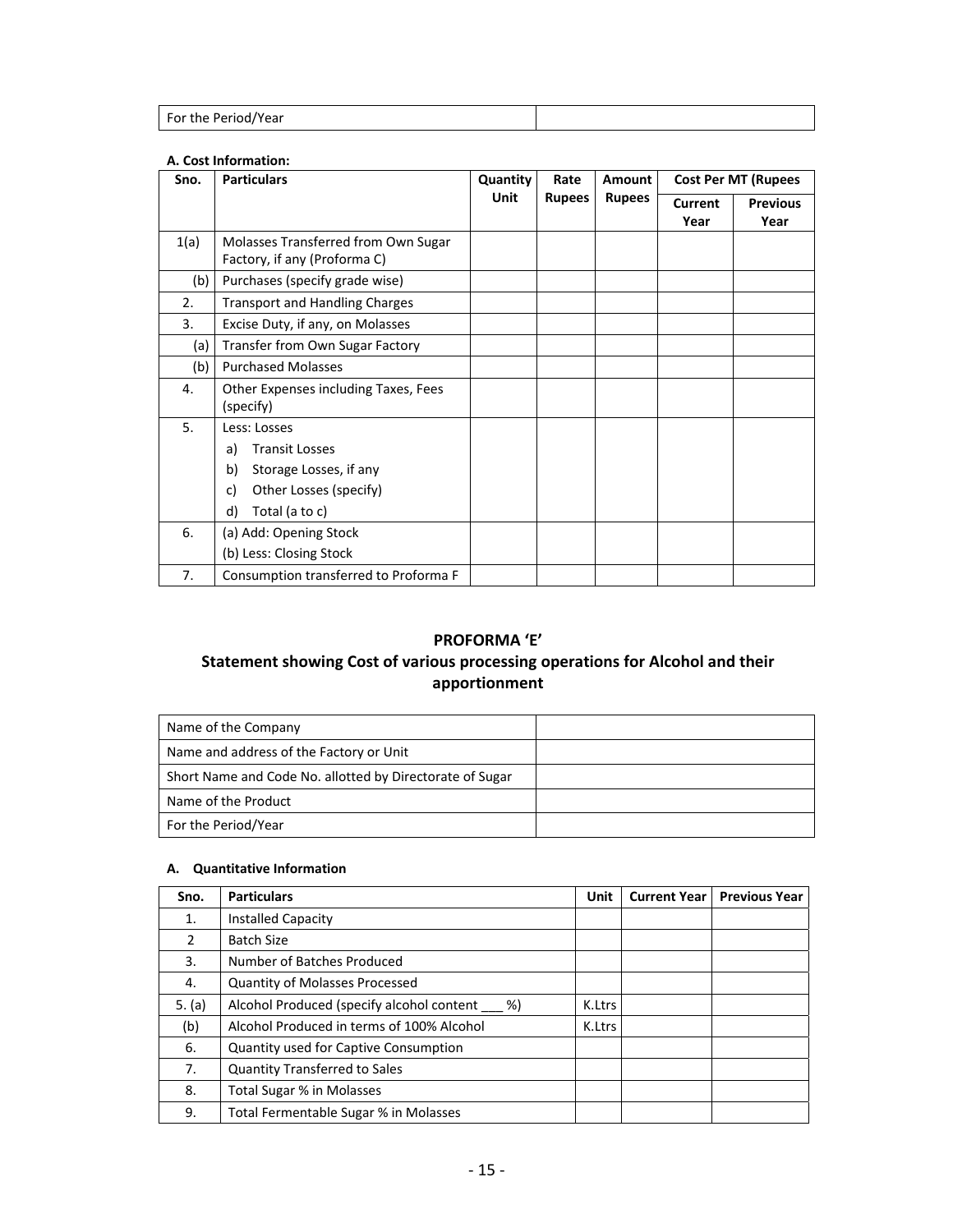| 10  | Actual Recovery of Alcohol |  |  |
|-----|----------------------------|--|--|
| 11. | Fermentation Efficiency %  |  |  |
| 12  | Distillation Efficiency %  |  |  |
| 13. | <b>Blending Efficiency</b> |  |  |
| 14. | <b>Overall Efficiency</b>  |  |  |

#### **B. Cost information process wise:**

| Sno.  | <b>Particulars</b>                 | <b>Processing Centres</b> |              |                    |                 |               | <b>Total</b> |
|-------|------------------------------------|---------------------------|--------------|--------------------|-----------------|---------------|--------------|
|       |                                    | <b>Unit</b>               | Fermenta     | <b>Distillatio</b> | <b>Blending</b> | <b>Others</b> |              |
|       |                                    |                           | tion         | n                  |                 | (specify)     |              |
| B. 1. | <b>Batch Size</b>                  |                           |              |                    |                 |               |              |
| 2.    | No. of Batches                     |                           |              |                    |                 |               |              |
| 3.    | <b>Quantity Processed</b>          |                           |              |                    |                 |               |              |
| 4.    | <b>Processing Hours</b>            |                           |              |                    |                 |               |              |
| C.    | <b>Processing Cost</b>             |                           |              |                    |                 |               |              |
| 1.    | Process Chemicals or Operating     |                           |              |                    |                 |               |              |
|       | Supplies (if any, specify)         |                           |              |                    |                 |               |              |
| 2.    | Utilities (specify)                |                           |              |                    |                 |               |              |
| 3.    | <b>Direct Employees Cost</b>       |                           |              |                    |                 |               |              |
| 4.    | <b>Direct Expenses</b>             |                           |              |                    |                 |               |              |
| 5.    | Consumable Stores and Spares       |                           |              |                    |                 |               |              |
| 6.    | <b>Repairs and Maintenance</b>     |                           |              |                    |                 |               |              |
| 7.    | <b>Quality Control Expenses</b>    |                           |              |                    |                 |               |              |
| 8.    | Depreciation                       |                           |              |                    |                 |               |              |
| 9.    | <b>Other Overheads</b>             |                           |              |                    |                 |               |              |
| 10    | Total                              |                           |              |                    |                 |               |              |
| 11    | Add: Opening Work-in-Process       |                           |              |                    |                 |               |              |
|       | Less: Closing Work-in Process      |                           |              |                    |                 |               |              |
| 12.   | Total                              |                           |              |                    |                 |               |              |
| D.    | Distribution of Processing cost to |                           | <b>Basis</b> | Qty                |                 | <b>Amount</b> |              |
|       | Types of Alcohol Produced:         |                           |              |                    |                 |               |              |
|       | a)                                 |                           |              |                    |                 |               |              |
|       | b)                                 |                           |              |                    |                 |               |              |
|       | c) etc.                            |                           |              |                    |                 |               |              |

# **PROFORMA 'F'**

# **Statement showing the cost of production or cost of sales of Industrial Alcohol**

| Name of the Company                                      |  |
|----------------------------------------------------------|--|
| Name and address of the Factory or Unit                  |  |
| Short Name and Code No. allotted by Directorate of Sugar |  |
| Name of the Product or Type                              |  |
| For the Period/Year                                      |  |

#### **A. Quantitative Information:**

| Sno. | Particulars               | Unit | Current Year   Previous Year |
|------|---------------------------|------|------------------------------|
| ᆠ.   | <b>Installed Capacity</b> |      |                              |
|      | <b>Batch Size</b>         |      |                              |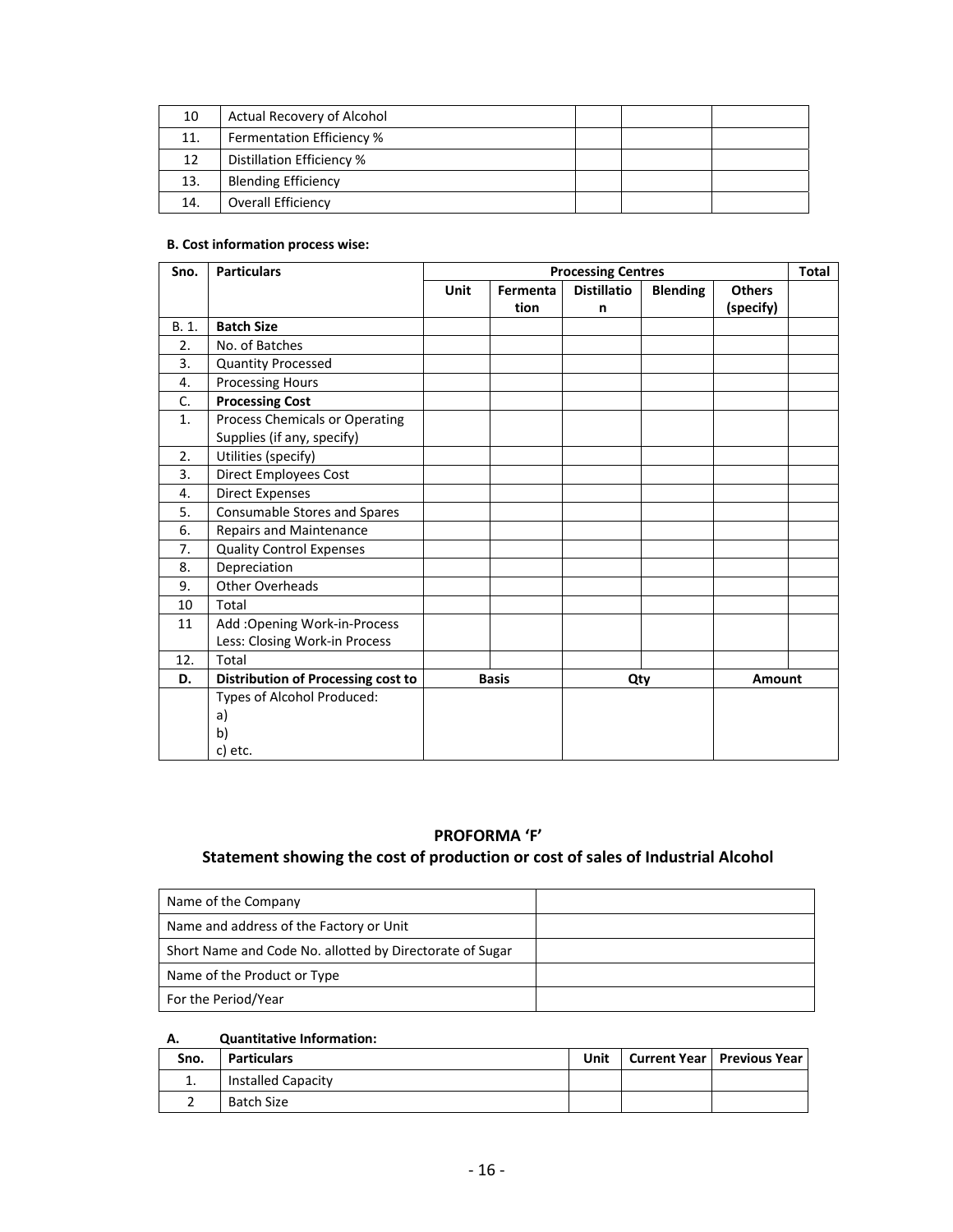| 3.     | No. of Batches Produced                      |         |  |
|--------|----------------------------------------------|---------|--|
| 4.     | <b>Quantity of Molasses Processed</b>        |         |  |
| 5. (a) | Alcohol Produced (specify alcohol content %) | K. Ltrs |  |
| (b)    | Alcohol Produced in terms of 100% Alcohol    | K. Ltrs |  |
| 6.     | Quantitative used for Captive Consumption    |         |  |
| 7.     | Quantity transferred to Sales                |         |  |
| 8.     | Total Sugar % in Molasses                    |         |  |
| 9.     | Total Fermentable Sugar % in Molasses        |         |  |
| 10     | Actual Recovery of Alcohol                   |         |  |
| 11.    | <b>Fermentation Efficiency %</b>             |         |  |
| 12     | Distillation Efficiency %                    |         |  |
| 13.    | <b>Blending Efficiency</b>                   |         |  |
| 14.    | <b>Overall Efficiency</b>                    |         |  |

| В.   | <b>Cost Information:</b>                                    |          |          |               |                |                      |
|------|-------------------------------------------------------------|----------|----------|---------------|----------------|----------------------|
| Sno. | <b>Particulars</b>                                          | Quantity | Rate     | <b>Amount</b> |                | Cost per MT (Rupees) |
|      |                                                             | Unit     | Rs./Unit | Rs.           | <b>Current</b> | <b>Previous</b>      |
|      |                                                             |          |          |               | Year           | Year                 |
| 1.   | <b>Materials Consumed</b>                                   |          |          |               |                |                      |
|      | Molasses                                                    |          |          |               |                |                      |
|      | a) Indigenous                                               |          |          |               |                |                      |
|      | b) Imported                                                 |          |          |               |                |                      |
|      | c) Others (specify)                                         |          |          |               |                |                      |
|      | d) Sub total                                                |          |          |               |                |                      |
| 2.   | Process Materials/Chemicals                                 |          |          |               |                |                      |
|      | Sulphuric Acid<br>a)                                        |          |          |               |                |                      |
|      | Caustic Soda<br>b)                                          |          |          |               |                |                      |
|      | Ammonium Sulphate<br>c)                                     |          |          |               |                |                      |
|      | d)<br>Urea                                                  |          |          |               |                |                      |
|      | Yeast<br>e)                                                 |          |          |               |                |                      |
|      | Others, if any<br>f)                                        |          |          |               |                |                      |
| 3.   | <b>Processing Cost</b>                                      |          |          |               |                |                      |
|      | Fermentation<br>a)                                          |          |          |               |                |                      |
|      | Distillation<br>b)                                          |          |          |               |                |                      |
|      | Blending<br>c)                                              |          |          |               |                |                      |
|      | Others (specify)<br>d)                                      |          |          |               |                |                      |
|      | e)<br><b>Total Processing cost</b>                          |          |          |               |                |                      |
| 4.   | <b>Testing Expenses</b>                                     |          |          |               |                |                      |
| 5.   | <b>Quality Control Expenses</b>                             |          |          |               |                |                      |
| 6.   | Research and Development expenses                           |          |          |               |                |                      |
| 7.   | Technical Assistance and Know-how Fee<br>or Royalty, if any |          |          |               |                |                      |
| 8.   | Depreciation or Amortization                                |          |          |               |                |                      |
|      |                                                             |          |          |               |                |                      |
| 9    | <b>Other Production Overheads</b>                           |          |          |               |                |                      |
| 10   | Total $(1 to 8)$                                            |          |          |               |                |                      |
| 11.  | Add: Opening Stock-in-Process                               |          |          |               |                |                      |
|      | Less: Closing Stock-in-Process                              |          |          |               |                |                      |
| 12.  | Less Credits (from wastages and by                          |          |          |               |                |                      |
|      | products) or Recoveries, if any (specify                    |          |          |               |                |                      |
|      | item wise)                                                  |          |          |               |                |                      |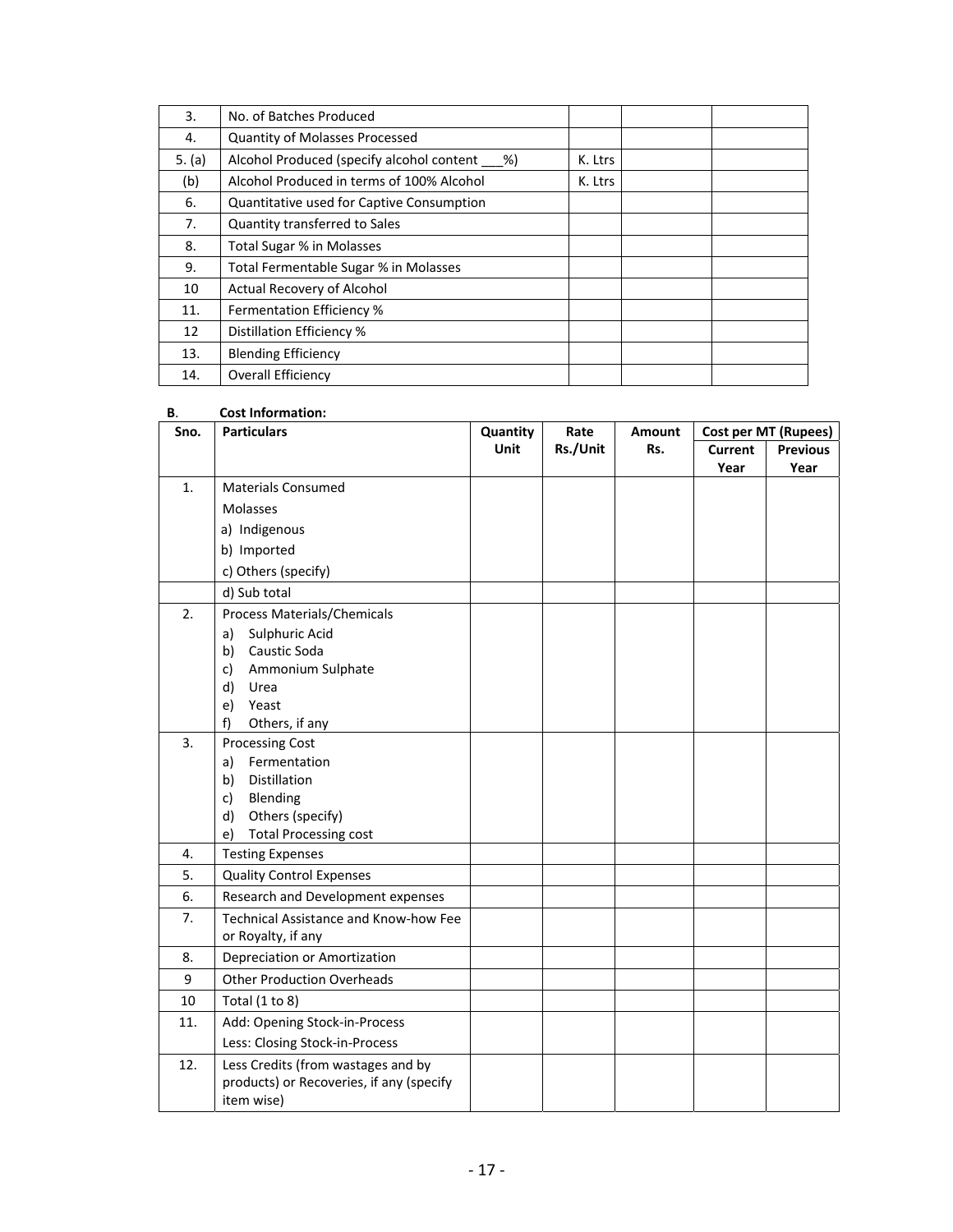| Sno. | <b>Particulars</b>                    | Quantity | Rate     | Amount |                | Cost per MT (Rupees) |
|------|---------------------------------------|----------|----------|--------|----------------|----------------------|
|      |                                       | Unit     | Rs./Unit | Rs.    | <b>Current</b> | <b>Previous</b>      |
|      |                                       |          |          |        | Year           | Year                 |
| 13   | <b>Cost of Production</b>             |          |          |        |                |                      |
| 14.  | Add: Opening Stock - Finished Goods   |          |          |        |                |                      |
|      | Less: Closing Stock - Finished Goods  |          |          |        |                |                      |
| 15   | Packing Cost                          |          |          |        |                |                      |
|      | a) Materials                          |          |          |        |                |                      |
|      | b) Others (specify)                   |          |          |        |                |                      |
| 16.  | <b>Cost of Production</b>             |          |          |        |                |                      |
|      | (a) Packed Quantity                   |          |          |        |                |                      |
|      | (b) Unpacked Quantity                 |          |          |        |                |                      |
| 17   | Add: Opening Stock - Packed           |          |          |        |                |                      |
|      | Less: Closing Stock - Packed          |          |          |        |                |                      |
| 18.  | Finished Goods Purchased, if any      |          |          |        |                |                      |
| 19.  | <b>Total cost of Packed Goods</b>     |          |          |        |                |                      |
| 20.  | <b>Administrative Overheads</b>       |          |          |        |                |                      |
| 21.  | Selling and Distribution Overheads    |          |          |        |                |                      |
|      | (a) Employee Cost                     |          |          |        |                |                      |
|      | (b) Freight and Transport Charges     |          |          |        |                |                      |
|      | (c) Commission to Selling Agents      |          |          |        |                |                      |
|      | (d) Royalty on Sales, if any          |          |          |        |                |                      |
|      | (e) Others(specify)                   |          |          |        |                |                      |
|      | (f) Total ((a) to (e)                 |          |          |        |                |                      |
| 22   | <b>Interest and Financing Charges</b> |          |          |        |                |                      |
| 23   | Cost of Sales                         |          |          |        |                |                      |
| 24   | Sales Realisation                     |          |          |        |                |                      |
| 25   | Less Excise Duty and other Statutory  |          |          |        |                |                      |
|      | Levies                                |          |          |        |                |                      |
| 26   | Net Sales Realization (25-26)         |          |          |        |                |                      |
| 27   | Margin (27-24)                        |          |          |        |                |                      |
| 28   | Sales Realization from customers      |          |          |        |                |                      |
|      | (a) Sales Price                       |          |          |        |                |                      |
|      | (b) Less Dealer's margin              |          |          |        |                |                      |
|      | (c) Net                               |          |          |        |                |                      |
| 29   | Retention price as fixed by the       |          |          |        |                |                      |
|      | Government (specify the period for    |          |          |        |                |                      |
|      | which relevant)                       |          |          |        |                |                      |
| 30   | Product Subsidy from Government       |          |          |        |                |                      |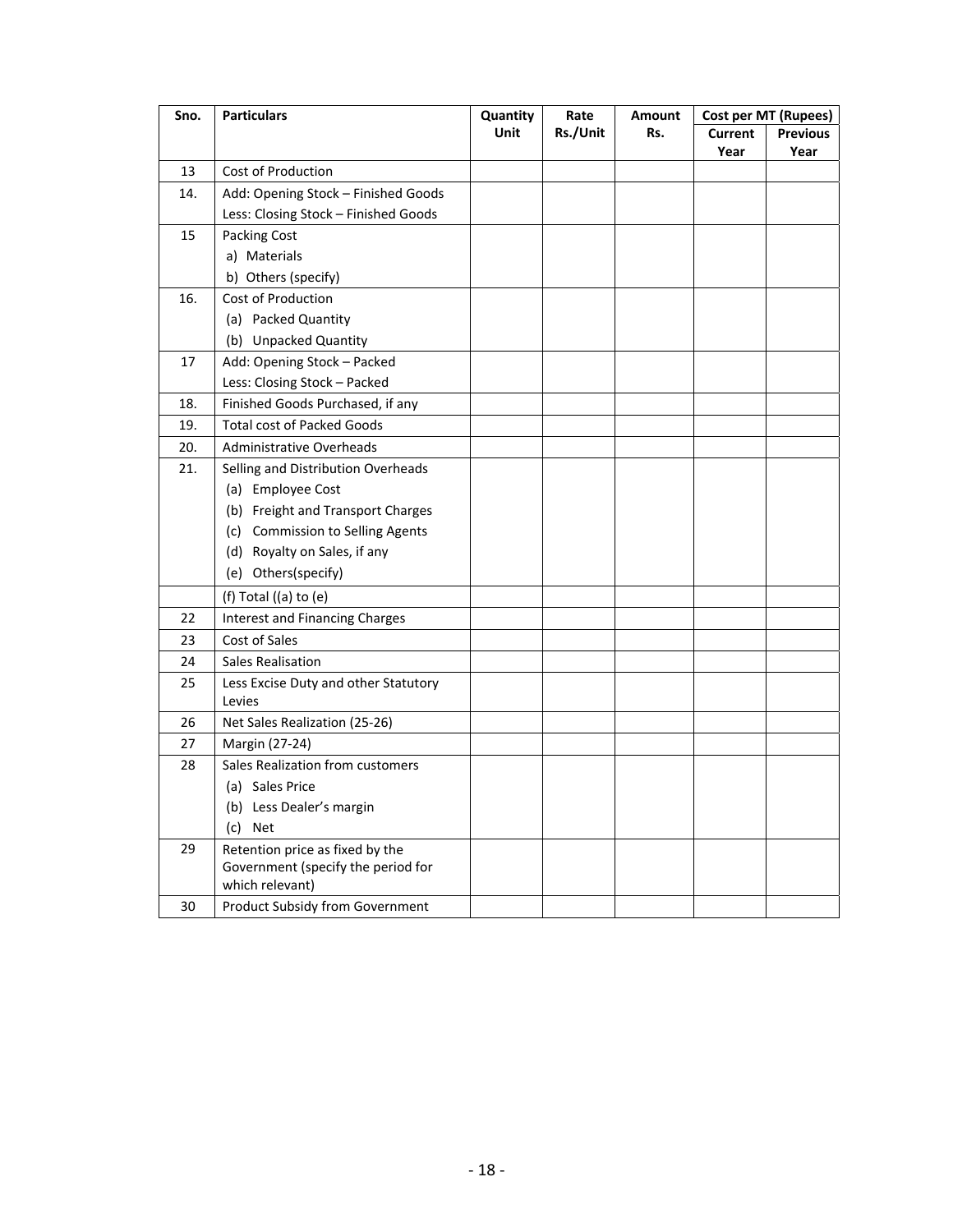#### **PROFORMA 'G'**

#### Statement showing Activity-wise Capital Cost of Plant and Machinery or Equipment etc relating to Sugar or Alcohol and other activities

| Name of the company:                                     |  |
|----------------------------------------------------------|--|
| Name and address of the Factory or Unit                  |  |
| Short Name and Code No. allotted by Directorate of Sugar |  |
| For the Period/Year                                      |  |

|                |                                                                    |                                        |                                                |                                                |                                         |                                   |              |                                        |                                   | (Amount in Rupees)                |                              |
|----------------|--------------------------------------------------------------------|----------------------------------------|------------------------------------------------|------------------------------------------------|-----------------------------------------|-----------------------------------|--------------|----------------------------------------|-----------------------------------|-----------------------------------|------------------------------|
| Sno.           | Particulars                                                        |                                        |                                                | <b>Gross Block</b>                             |                                         |                                   | Depreciation |                                        | Net Block                         |                                   |                              |
|                |                                                                    | Cost as at<br>beginning of<br>the year | Additions /<br>Transfers<br>during the<br>year | Deductions /<br>Transfer<br>during the<br>year | Total Cost at<br>the end of<br>the year | As at<br>beginning of<br>the year | For the year | On<br>deductions<br>during the<br>year | Total at the<br>end of the<br>yea | As at<br>beginning of<br>the year | As at the end<br>of the year |
| А.             | <b>Sugar (specify)</b>                                             |                                        |                                                |                                                |                                         |                                   |              |                                        |                                   |                                   |                              |
| 1.             |                                                                    |                                        |                                                |                                                |                                         |                                   |              |                                        |                                   |                                   |                              |
| etc            |                                                                    |                                        |                                                |                                                |                                         |                                   |              |                                        |                                   |                                   |                              |
| <b>B.</b>      | <b>Alcohol Activity (specify)</b>                                  |                                        |                                                |                                                |                                         |                                   |              |                                        |                                   |                                   |                              |
| 1.             |                                                                    |                                        |                                                |                                                |                                         |                                   |              |                                        |                                   |                                   |                              |
| etc            |                                                                    |                                        |                                                |                                                |                                         |                                   |              |                                        |                                   |                                   |                              |
| C.             | <b>Others (specify)</b>                                            |                                        |                                                |                                                |                                         |                                   |              |                                        |                                   |                                   |                              |
| 1.             |                                                                    |                                        |                                                |                                                |                                         |                                   |              |                                        |                                   |                                   |                              |
| etc            |                                                                    |                                        |                                                |                                                |                                         |                                   |              |                                        |                                   |                                   |                              |
| D.             | Packing                                                            |                                        |                                                |                                                |                                         |                                   |              |                                        |                                   |                                   |                              |
| $\mathbf{1}$ . |                                                                    |                                        |                                                |                                                |                                         |                                   |              |                                        |                                   |                                   |                              |
| etc            |                                                                    |                                        |                                                |                                                |                                         |                                   |              |                                        |                                   |                                   |                              |
| E.             | <b>Utilities (specify)</b>                                         |                                        |                                                |                                                |                                         |                                   |              |                                        |                                   |                                   |                              |
| F.             | <b>Common (Production or Administrative or Marketing Overheads</b> |                                        |                                                |                                                |                                         |                                   |              |                                        |                                   |                                   |                              |
| 1.             |                                                                    |                                        |                                                |                                                |                                         |                                   |              |                                        |                                   |                                   |                              |
| 2.             |                                                                    |                                        |                                                |                                                |                                         |                                   |              |                                        |                                   |                                   |                              |
| H.             | Grand Total (A to F)                                               |                                        |                                                |                                                |                                         |                                   |              |                                        |                                   |                                   |                              |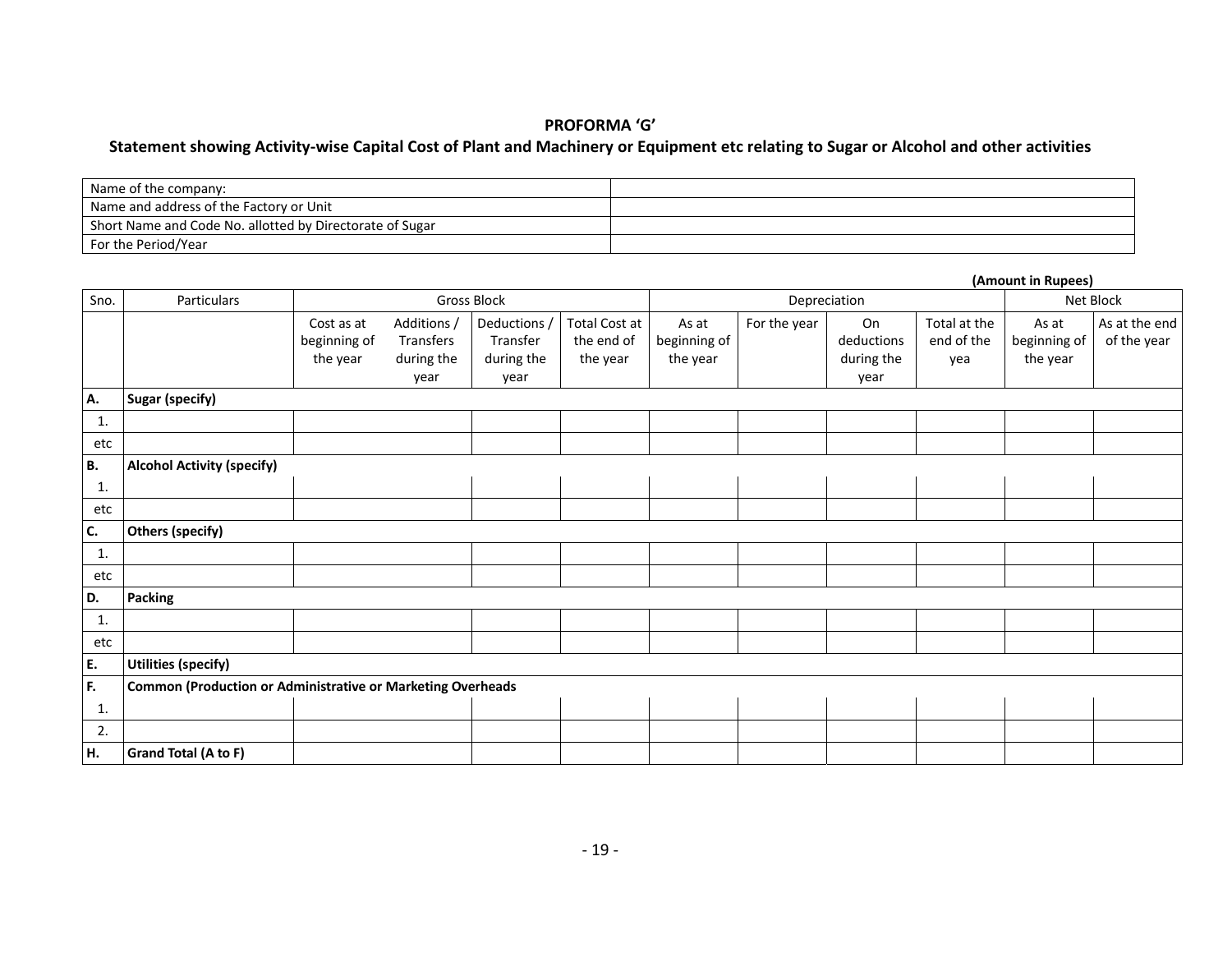#### **PROFORMA 'H'**

#### **Statement showing Allocation and Apportionment of Total Expenses and Income of the Company**

| Name of the company:                                     |  |
|----------------------------------------------------------|--|
| Name and address of the Factory or Unit                  |  |
| Short Name and Code No. allotted by Directorate of Sugar |  |
| For the Period/Year                                      |  |

| Sno. | <b>Particulars</b>                  | <b>Total</b><br><b>Expenses</b><br>as per<br><b>Audited</b><br><b>Financial</b><br><b>Accounts</b> | Total as per<br>Annual<br>sugar Units | Total as per<br>Annual<br>Accounts of Accounts of<br><b>Alcohol</b><br><b>Units</b> | Other<br><b>Activities</b> | <b>Utilities</b><br>(separately<br>for each) | Factory<br><b>Overheads</b> | Administra-<br>tion<br>Overheads | <b>Marketing</b><br>or Selling<br>and<br>Distribu-<br>tion | Other cost<br>centres<br>(specify) | <b>Non Cost</b><br><b>Expenses</b> |
|------|-------------------------------------|----------------------------------------------------------------------------------------------------|---------------------------------------|-------------------------------------------------------------------------------------|----------------------------|----------------------------------------------|-----------------------------|----------------------------------|------------------------------------------------------------|------------------------------------|------------------------------------|
| 1.   | <b>Direct Materials (specify)</b>   |                                                                                                    |                                       |                                                                                     |                            |                                              |                             |                                  |                                                            |                                    |                                    |
| 2.   | Process Materials (specify)         |                                                                                                    |                                       |                                                                                     |                            |                                              |                             |                                  |                                                            |                                    |                                    |
| 3.   | Chemicals (specify)                 |                                                                                                    |                                       |                                                                                     |                            |                                              |                             |                                  |                                                            |                                    |                                    |
| 4.   | <b>Power and Fuel</b>               |                                                                                                    |                                       |                                                                                     |                            |                                              |                             |                                  |                                                            |                                    |                                    |
| a)   | Fuel                                |                                                                                                    |                                       |                                                                                     |                            |                                              |                             |                                  |                                                            |                                    |                                    |
| b)   | Own Production                      |                                                                                                    |                                       |                                                                                     |                            |                                              |                             |                                  |                                                            |                                    |                                    |
| 5.   | <b>Employee Benefits:</b>           |                                                                                                    |                                       |                                                                                     |                            |                                              |                             |                                  |                                                            |                                    |                                    |
| a)   | Salaries, Wages, Bonus Etc.         |                                                                                                    |                                       |                                                                                     |                            |                                              |                             |                                  |                                                            |                                    |                                    |
| b)   | Contr. to Provident and Other Funds |                                                                                                    |                                       |                                                                                     |                            |                                              |                             |                                  |                                                            |                                    |                                    |
| c)   | <b>Staff Welfare Expenses</b>       |                                                                                                    |                                       |                                                                                     |                            |                                              |                             |                                  |                                                            |                                    |                                    |
| 6.   | Consumable Stores and Spares        |                                                                                                    |                                       |                                                                                     |                            |                                              |                             |                                  |                                                            |                                    |                                    |
| 7.   | <b>Repairs and Maintenance</b>      |                                                                                                    |                                       |                                                                                     |                            |                                              |                             |                                  |                                                            |                                    |                                    |
| a)   | Plant and Machinery                 |                                                                                                    |                                       |                                                                                     |                            |                                              |                             |                                  |                                                            |                                    |                                    |
| b)   | <b>Buildings</b>                    |                                                                                                    |                                       |                                                                                     |                            |                                              |                             |                                  |                                                            |                                    |                                    |
| c)   | Others                              |                                                                                                    |                                       |                                                                                     |                            |                                              |                             |                                  |                                                            |                                    |                                    |
| 8.   | Other Direct Expenses (specify)     |                                                                                                    |                                       |                                                                                     |                            |                                              |                             |                                  |                                                            |                                    |                                    |
| 9.   | Rent                                |                                                                                                    |                                       |                                                                                     |                            |                                              |                             |                                  |                                                            |                                    |                                    |

**(Amount in Rupees)**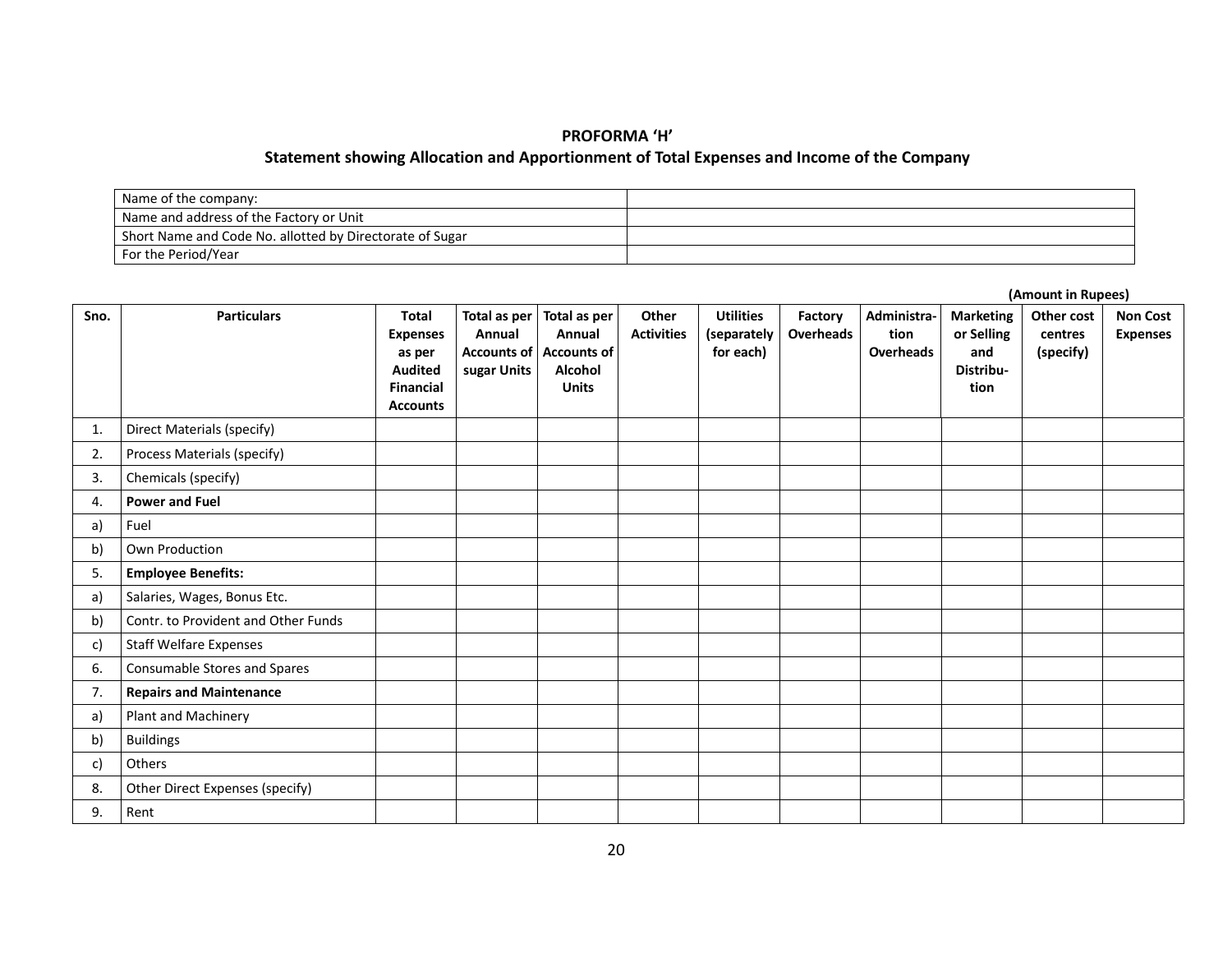| Sno. | <b>Particulars</b>                                                        | <b>Total</b><br><b>Expenses</b><br>as per<br><b>Audited</b><br><b>Financial</b><br><b>Accounts</b> | Total as per<br>Annual<br>sugar Units | Total as per<br>Annual<br><b>Accounts of Accounts of</b><br>Alcohol<br><b>Units</b> | Other<br><b>Activities</b> | <b>Utilities</b><br>(separately<br>for each) | Factory<br><b>Overheads</b> | Administra-<br>tion<br><b>Overheads</b> | <b>Marketing</b><br>or Selling<br>and<br>Distribu-<br>tion | Other cost<br>centres<br>(specify) | <b>Non Cost</b><br><b>Expenses</b> |
|------|---------------------------------------------------------------------------|----------------------------------------------------------------------------------------------------|---------------------------------------|-------------------------------------------------------------------------------------|----------------------------|----------------------------------------------|-----------------------------|-----------------------------------------|------------------------------------------------------------|------------------------------------|------------------------------------|
| 10.  | Insurance                                                                 |                                                                                                    |                                       |                                                                                     |                            |                                              |                             |                                         |                                                            |                                    |                                    |
| 11.  | Rates and Taxes                                                           |                                                                                                    |                                       |                                                                                     |                            |                                              |                             |                                         |                                                            |                                    |                                    |
| 12.  | Payment To Auditors                                                       |                                                                                                    |                                       |                                                                                     |                            |                                              |                             |                                         |                                                            |                                    |                                    |
| 13.  | <b>Travelling and Conveyance</b>                                          |                                                                                                    |                                       |                                                                                     |                            |                                              |                             |                                         |                                                            |                                    |                                    |
| 14.  | <b>Communication Expenses</b>                                             |                                                                                                    |                                       |                                                                                     |                            |                                              |                             |                                         |                                                            |                                    |                                    |
| 15.  | Printing and Stationery                                                   |                                                                                                    |                                       |                                                                                     |                            |                                              |                             |                                         |                                                            |                                    |                                    |
| 16.  | <b>Bank Charges</b>                                                       |                                                                                                    |                                       |                                                                                     |                            |                                              |                             |                                         |                                                            |                                    |                                    |
| 17.  | <b>Sales Promotion Expenses</b>                                           |                                                                                                    |                                       |                                                                                     |                            |                                              |                             |                                         |                                                            |                                    |                                    |
| 18.  | <b>Packing Materials</b>                                                  |                                                                                                    |                                       |                                                                                     |                            |                                              |                             |                                         |                                                            |                                    |                                    |
| 19.  | <b>Handling Expenses</b>                                                  |                                                                                                    |                                       |                                                                                     |                            |                                              |                             |                                         |                                                            |                                    |                                    |
| 20.  | Miscellaneous Expenses                                                    |                                                                                                    |                                       |                                                                                     |                            |                                              |                             |                                         |                                                            |                                    |                                    |
| 21.  | <b>Transportation Charges</b>                                             |                                                                                                    |                                       |                                                                                     |                            |                                              |                             |                                         |                                                            |                                    |                                    |
| 22.  | <b>Quality Control</b>                                                    |                                                                                                    |                                       |                                                                                     |                            |                                              |                             |                                         |                                                            |                                    |                                    |
| 23.  | Royalty or Technical Know-how                                             |                                                                                                    |                                       |                                                                                     |                            |                                              |                             |                                         |                                                            |                                    |                                    |
| 24.  | <b>Technical Assistant Fees</b>                                           |                                                                                                    |                                       |                                                                                     |                            |                                              |                             |                                         |                                                            |                                    |                                    |
| 25.  | <b>Other Statutory Levies</b>                                             |                                                                                                    |                                       |                                                                                     |                            |                                              |                             |                                         |                                                            |                                    |                                    |
| 26.  | Cess                                                                      |                                                                                                    |                                       |                                                                                     |                            |                                              |                             |                                         |                                                            |                                    |                                    |
| 27.  | Lease Rent                                                                |                                                                                                    |                                       |                                                                                     |                            |                                              |                             |                                         |                                                            |                                    |                                    |
| 28.  | Research and Development                                                  |                                                                                                    |                                       |                                                                                     |                            |                                              |                             |                                         |                                                            |                                    |                                    |
| 30.  | <b>Packing Expenses</b>                                                   |                                                                                                    |                                       |                                                                                     |                            |                                              |                             |                                         |                                                            |                                    |                                    |
| 31.  | <b>Borrowing Charges</b>                                                  |                                                                                                    |                                       |                                                                                     |                            |                                              |                             |                                         |                                                            |                                    |                                    |
| 32.  | Loss on Assets Sold, Lost or Written Off                                  |                                                                                                    |                                       |                                                                                     |                            |                                              |                             |                                         |                                                            |                                    |                                    |
| 33.  | <b>Exchange Rate Fluctuations</b>                                         |                                                                                                    |                                       |                                                                                     |                            |                                              |                             |                                         |                                                            |                                    |                                    |
| 34.  | Provision For Doubtful Debts, Advances,<br><b>Claims and Obsolescence</b> |                                                                                                    |                                       |                                                                                     |                            |                                              |                             |                                         |                                                            |                                    |                                    |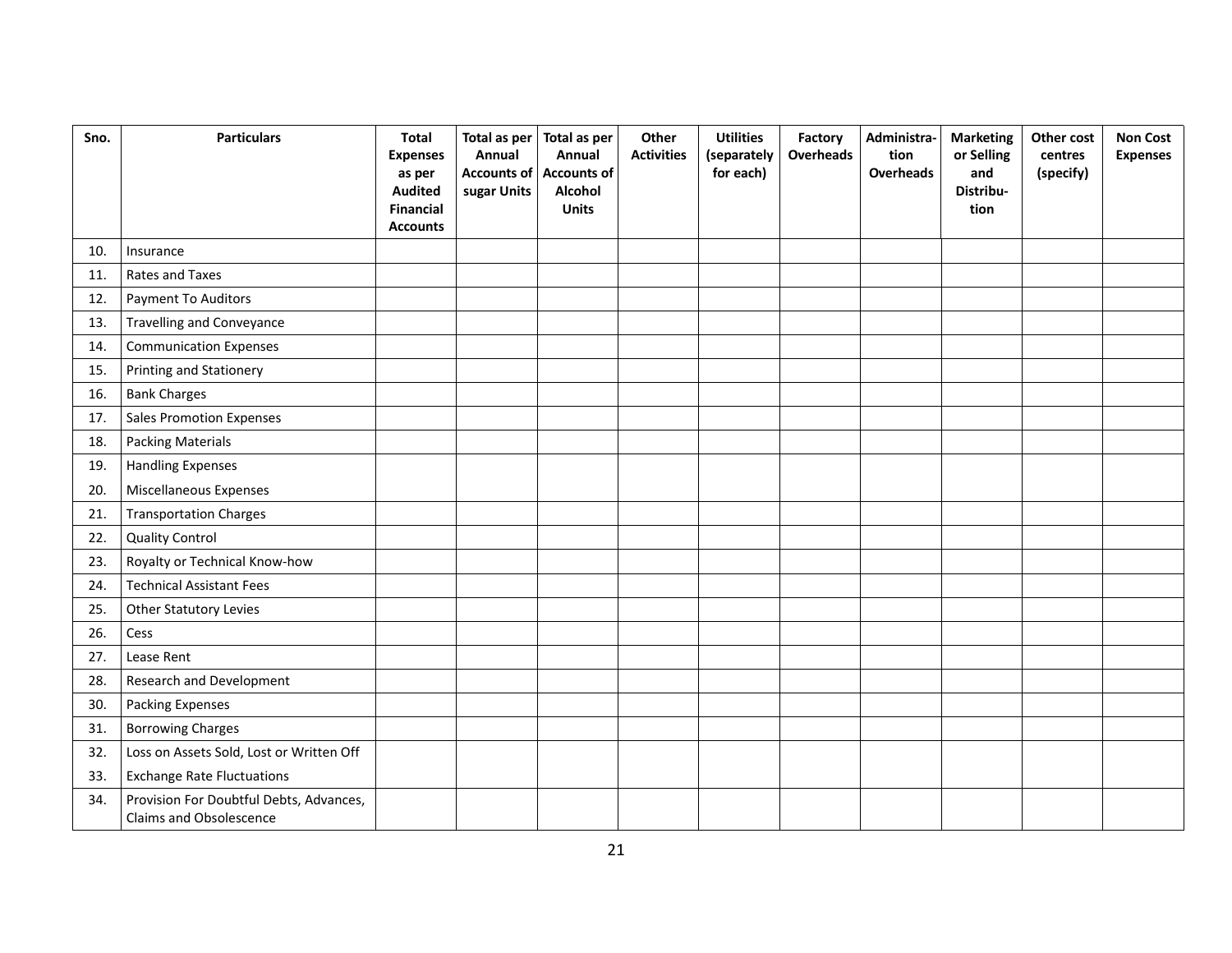| Sno. | <b>Particulars</b>                                             | Total<br><b>Expenses</b><br>as per<br><b>Audited</b><br><b>Financial</b><br><b>Accounts</b> | Total as per<br>Annual<br><b>Accounts of</b><br>sugar Units | Total as per<br>Annual<br><b>Accounts of</b><br>Alcohol<br><b>Units</b> | Other<br><b>Activities</b> | <b>Utilities</b><br>(separately<br>for each) | Factory<br>Overheads | Administra-<br>tion<br>Overheads | <b>Marketing</b><br>or Selling<br>and<br>Distribu-<br>tion | Other cost<br>centres<br>(specify) | <b>Non Cost</b><br><b>Expenses</b> |
|------|----------------------------------------------------------------|---------------------------------------------------------------------------------------------|-------------------------------------------------------------|-------------------------------------------------------------------------|----------------------------|----------------------------------------------|----------------------|----------------------------------|------------------------------------------------------------|------------------------------------|------------------------------------|
| 35.  | Provision for Contingencies                                    |                                                                                             |                                                             |                                                                         |                            |                                              |                      |                                  |                                                            |                                    |                                    |
| 36.  | Depreciation or Depletion                                      |                                                                                             |                                                             |                                                                         |                            |                                              |                      |                                  |                                                            |                                    |                                    |
| 37.  | <b>Total Expenses</b>                                          |                                                                                             |                                                             |                                                                         |                            |                                              |                      |                                  |                                                            |                                    |                                    |
| 38.  | Adjustment of Opening and Closing<br>Work in Progress          |                                                                                             |                                                             |                                                                         |                            |                                              |                      |                                  |                                                            |                                    |                                    |
| 39.  | Less, Credit for Recoveries                                    |                                                                                             |                                                             |                                                                         |                            |                                              |                      |                                  |                                                            |                                    |                                    |
| 40.  | Less, Self Consumption, if any,                                |                                                                                             |                                                             |                                                                         |                            |                                              |                      |                                  |                                                            |                                    |                                    |
| 41.  | Adjustment of Opening and Closing<br><b>Finished Goods</b>     |                                                                                             |                                                             |                                                                         |                            |                                              |                      |                                  |                                                            |                                    |                                    |
| 42.  | <b>Total Cost excluding Excise Duty</b>                        |                                                                                             |                                                             |                                                                         |                            |                                              |                      |                                  |                                                            |                                    |                                    |
| 43.  | <b>Excise Duty</b>                                             |                                                                                             |                                                             |                                                                         |                            |                                              |                      |                                  |                                                            |                                    |                                    |
| 44.  | <b>Total Cost including Excise Duty</b>                        |                                                                                             |                                                             |                                                                         |                            |                                              |                      |                                  |                                                            |                                    |                                    |
| 45.  | <b>Total Sales Realization including Excise</b><br><b>Duty</b> |                                                                                             |                                                             |                                                                         |                            |                                              |                      |                                  |                                                            |                                    |                                    |
| 46.  | Add: Export Benefit, if any                                    |                                                                                             |                                                             |                                                                         |                            |                                              |                      |                                  |                                                            |                                    |                                    |
| 47.  | <b>Profit as per Profit and Loss Account</b>                   |                                                                                             |                                                             |                                                                         |                            |                                              |                      |                                  |                                                            |                                    |                                    |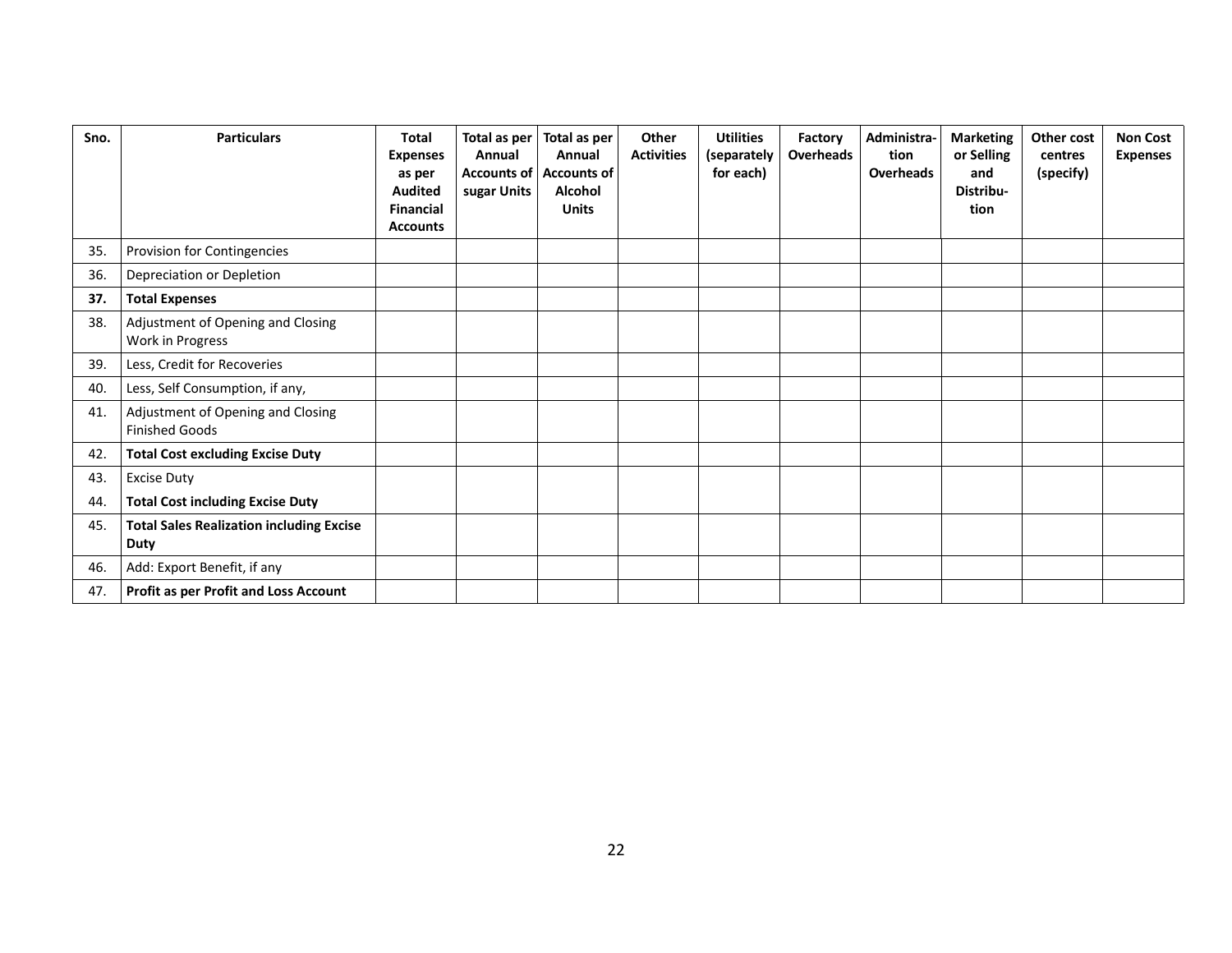# **PROFORMA 'H‐1' Statement showing Apportionment of Overheads**

| Name of the Company                                      |  |
|----------------------------------------------------------|--|
| Name and address of the Factory or Unit                  |  |
| Short Name and Code No. allotted by Directorate of Sugar |  |
| For the Period/Year                                      |  |

| <b>Cost Centres</b>               | Factory<br><b>Overheads</b> | <b>Administration</b><br><b>Overheads</b> | <b>Marketing or</b><br>Selling and<br><b>Distribution</b> | Other<br><b>Overheads</b><br>(specify |
|-----------------------------------|-----------------------------|-------------------------------------------|-----------------------------------------------------------|---------------------------------------|
|                                   | Rs.                         | Rs.                                       | Rs.                                                       | Rs.                                   |
| Utilities (specify)               |                             |                                           |                                                           |                                       |
| Production Cost Centres (specify) |                             |                                           |                                                           |                                       |
| 1.                                |                             |                                           |                                                           |                                       |
| 2.                                |                             |                                           |                                                           |                                       |
| 3.                                |                             |                                           |                                                           |                                       |
| 4.                                |                             |                                           |                                                           |                                       |
| Others (specify)                  |                             |                                           |                                                           |                                       |
| Total (as per Proforma H)         |                             |                                           |                                                           |                                       |

# **PROFORMA 'I'**

# **Statement of Profit Reconciliation (for the company as a whole)**

| Name of the Company                                      |  |
|----------------------------------------------------------|--|
| Short Name and Code No. allotted by Directorate of Sugar |  |
| For the Period/Year                                      |  |

| Sno.           | <b>Particulars</b>                              | <b>Current Year</b> | <b>Previous Year</b> |
|----------------|-------------------------------------------------|---------------------|----------------------|
|                |                                                 | (Rs)                | (Rs)                 |
| $\mathbf{1}$   | Profit or Loss as per Cost Accounting Records   |                     |                      |
|                | For the audited product groups<br>a)            |                     |                      |
|                | b)<br>For the un-audited product groups         |                     |                      |
| $\overline{2}$ | Add: Incomes not considered in cost accounts:   |                     |                      |
|                | Specify<br>(a)                                  |                     |                      |
|                | (b)                                             |                     |                      |
|                | (c)                                             |                     |                      |
|                | (d)                                             |                     |                      |
| 3              | Less: Expenses not considered in cost accounts: |                     |                      |
|                | Specify<br>(a)                                  |                     |                      |
|                | (b)                                             |                     |                      |
|                | (c)                                             |                     |                      |